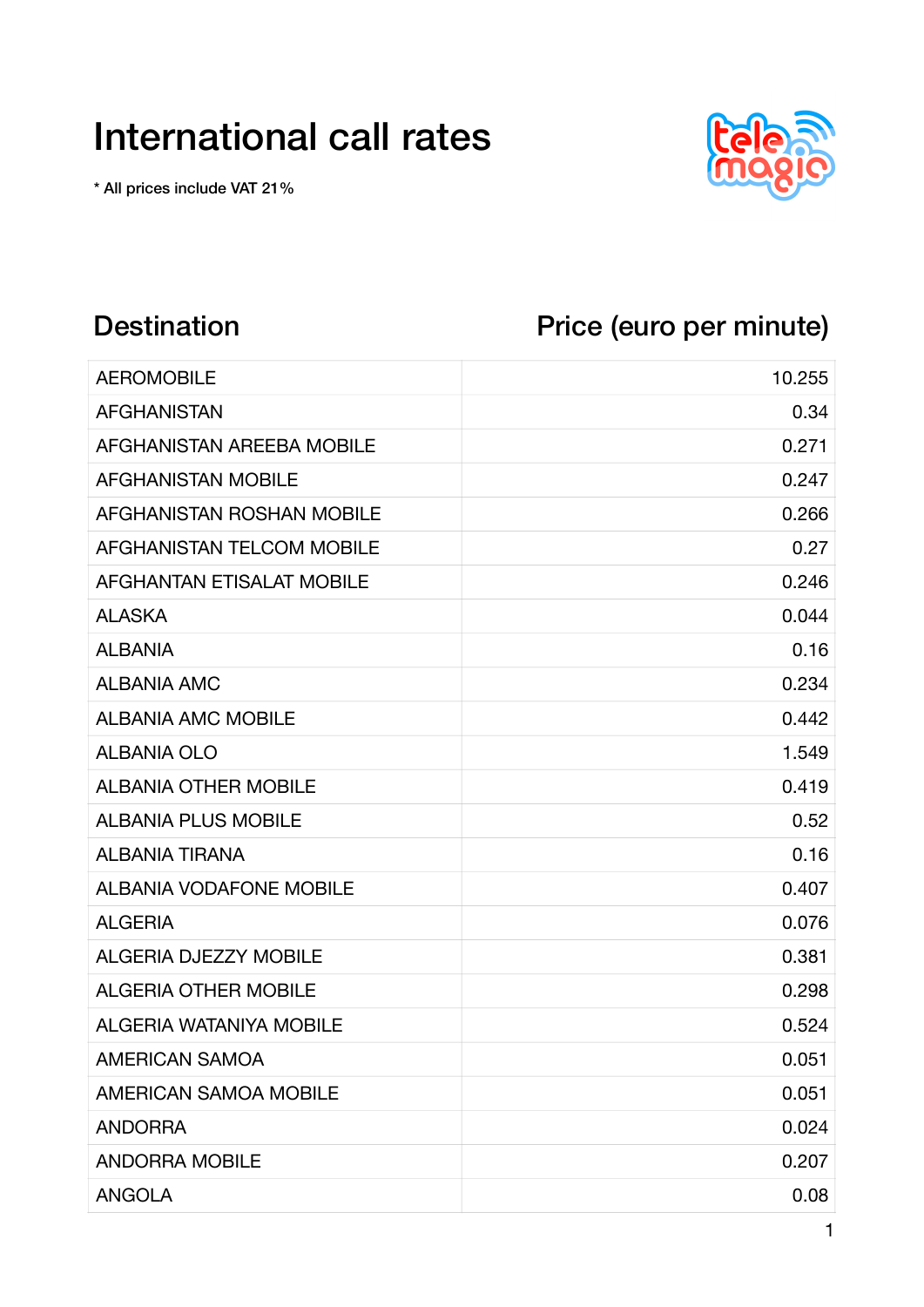| <b>ANGOLA OTHER MOBILE</b>        | 0.08  |
|-----------------------------------|-------|
| <b>ANGOLA UNITEL MOBILE</b>       | 0.08  |
| <b>ANGUILLA</b>                   | 0.127 |
| <b>ANGUILLA DIGICEL MOBILE</b>    | 0.238 |
| <b>ANGUILLA MOBILE</b>            | 0.242 |
| <b>ANTARCTICA AUS</b>             | 1.433 |
| ANTARCTICA GSM AQ                 | 4.135 |
| ANTIGUA AND BARBUDA               | 0.16  |
| <b>ANTIGUA AND BARBUDA MOBILE</b> | 0.27  |
| <b>ANTIGUA DIGICEL MOBILE</b>     | 0.267 |
| <b>ARGEN BUENOS AIRES</b>         | 0.028 |
| <b>ARGENTINA</b>                  | 0.038 |
| <b>ARGENTINA CENTRAL</b>          | 0.034 |
| <b>ARGENTINA MOBILE</b>           | 0.204 |
| <b>ARMENIA</b>                    | 0.108 |
| ARMENIA KARABAKH                  | 0.103 |
| ARMENIA KARABAKH MOBILE           | 0.162 |
| <b>ARMENIA MOBILE</b>             | 0.191 |
| <b>ARMENIA NON GEO</b>            | 0.159 |
| <b>ARMENIA ORANGE MOBILE</b>      | 0.192 |
| <b>ARMENIA VIVA CELL MOBILE</b>   | 0.192 |
| <b>ARMENIA YEREVAN</b>            | 0.108 |
| <b>ARUBA</b>                      | 0.111 |
| <b>ARUBA DIGICEL MOBILE</b>       | 0.249 |
| <b>ARUBA MOBILE</b>               | 0.261 |
| <b>ASCENSION</b>                  | 2.871 |
| <b>AUS TERRITORES</b>             | 2.768 |
| <b>AUSTRALIA</b>                  | 0.03  |
| <b>AUSTRALIA METRO</b>            | 0.03  |
| <b>AUSTRALIA MOBILE</b>           | 0.058 |
| <b>AUSTRALIA OPTUS MOBILE</b>     | 0.056 |
| <b>AUSTRALIA SPECIAL</b>          | 0.039 |
| <b>AUSTRALIA TELSTRA MOBILE</b>   | 0.058 |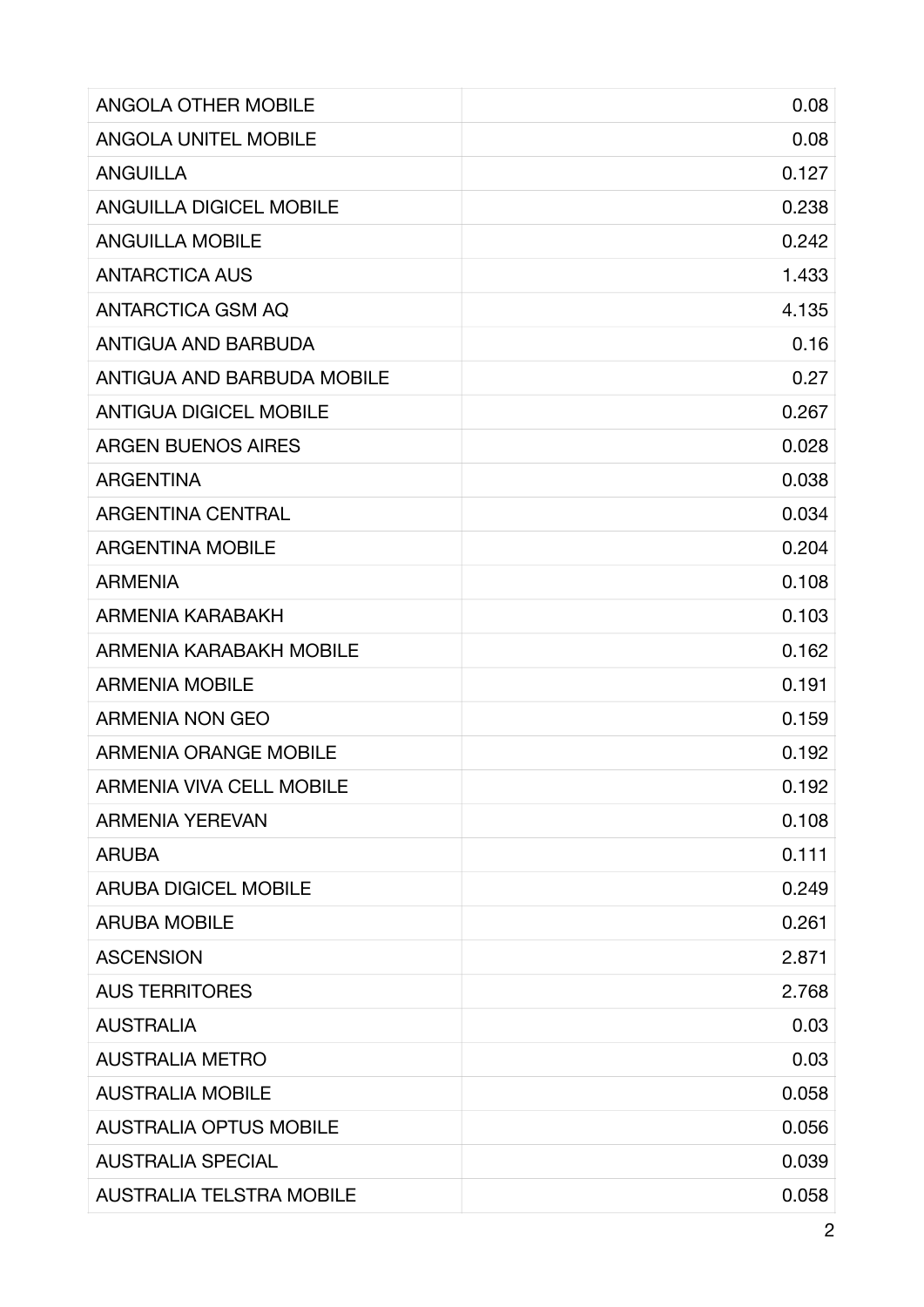| <b>AUSTRALIA VODAFONE MOBILE</b> | 0.058 |
|----------------------------------|-------|
| <b>AUSTRIA</b>                   | 0.027 |
| <b>AUSTRIA CORPORATE</b>         | 0.054 |
| <b>AUSTRIA H3G MOBILE</b>        | 0.03  |
| <b>AUSTRIA MOBILKOM MOBILE</b>   | 0.03  |
| <b>AUSTRIA ONE MOBILE</b>        | 0.03  |
| <b>AUSTRIA SPEC SVCS</b>         | 0.324 |
| <b>AUSTRIA T-MOBILE MOBILE</b>   | 0.03  |
| <b>AUSTRIA VIENNA</b>            | 0.027 |
| <b>AZERBAIJAN</b>                | 0.224 |
| <b>AZERBAIJAN AZERCEL MOBILE</b> | 0.357 |
| <b>AZERBAIJAN BAKCELL MOBILE</b> | 0.357 |
| <b>AZERBAIJAN BAKU</b>           | 0.224 |
| <b>AZERBAIJAN CATEL MOBILE</b>   | 0.352 |
| <b>AZERBAIJAN CDMA MOBILE</b>    | 0.352 |
| <b>AZERBAIJAN MOBILE</b>         | 0.352 |
| <b>BAHAMAS</b>                   | 0.098 |
| <b>BAHAMAS MOBILE</b>            | 0.192 |
| <b>BAHRAIN</b>                   | 0.058 |
| <b>BAHRAIN MENA MOBILE</b>       | 0.098 |
| <b>BAHRAIN MOBILE</b>            | 0.088 |
| <b>BAHRAIN VIVA</b>              | 0.068 |
| <b>BAHRAIN VIVA MOBILE</b>       | 0.088 |
| <b>BAHRAIN ZAIN MOBILE</b>       | 0.088 |
| <b>BANGLADESH</b>                | 0.042 |
| <b>BANGLADESH DHAKA</b>          | 0.041 |
| <b>BANGLADESH OTHER MOBILE</b>   | 0.041 |
| <b>BANGLDH CHITTAGONG</b>        | 0.041 |
| <b>BARBADOS</b>                  | 0.159 |
| <b>BARBADOS DIGICEL MOBILE</b>   | 0.287 |
| <b>BARBADOS OTHER MOBILE</b>     | 0.265 |
| <b>BARBDOS WB DIGICEL MOBILE</b> | 0.235 |
| <b>BELARUS</b>                   | 0.305 |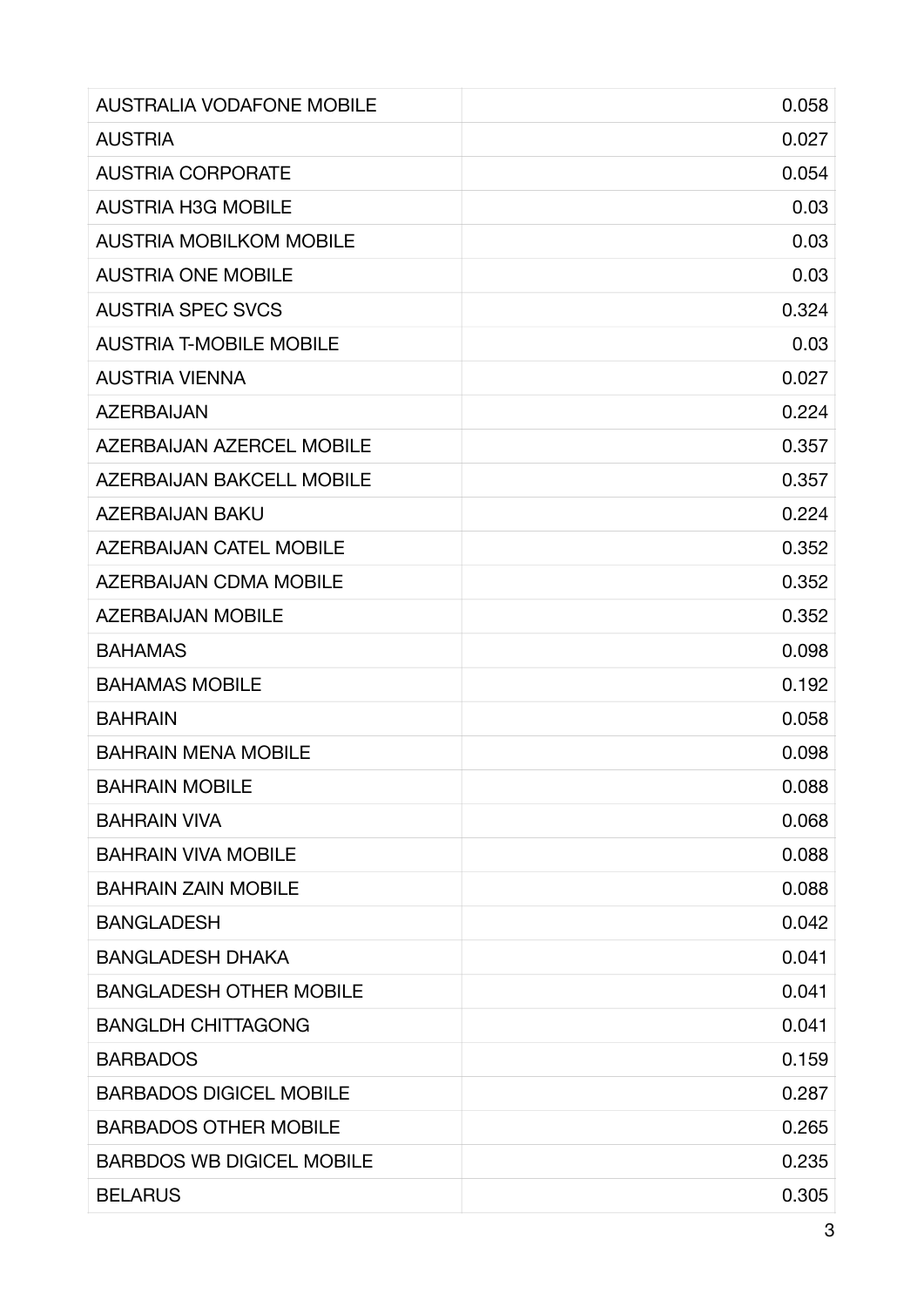| <b>BELARUS MINSK</b>             | 0.305 |
|----------------------------------|-------|
| <b>BELARUS MOBILE</b>            | 0.309 |
| <b>BELARUS MTS MOBILE</b>        | 0.312 |
| <b>BELARUS TELEMATIC</b>         | 0.91  |
| <b>BELGIUM</b>                   | 0.027 |
| <b>BELGIUM BASE MOBILE</b>       | 0.038 |
| <b>BELGIUM BELGACOM-M MOBILE</b> | 0.038 |
| <b>BELGIUM MOBISTAR MOBILE</b>   | 0.038 |
| <b>BELGIUM OTHER MOBILE</b>      | 0.622 |
| <b>BELGIUM SPECIAL</b>           | 0.054 |
| <b>BELIZE</b>                    | 0.26  |
| <b>BELIZE MOBILE</b>             | 0.276 |
| <b>BENIN</b>                     | 0.289 |
| <b>BENIN BELL MOBILE</b>         | 0.257 |
| <b>BENIN GLOBACOM MOBILE</b>     | 0.301 |
| <b>BENIN LIBERCOM MOBILE</b>     | 0.283 |
| <b>BENIN MOOV MOBILE</b>         | 0.286 |
| <b>BENIN MTN MOBILE</b>          | 0.286 |
| <b>BERMUDA</b>                   | 0.034 |
| <b>BERMUDA MOBILE</b>            | 0.034 |
| <b>BHUTAN</b>                    | 0.068 |
| <b>BHUTAN MOBILE</b>             | 0.068 |
| <b>BOL COCHABAM RURAL</b>        | 0.127 |
| <b>BOL EQUAL ACCESS</b>          | 0.126 |
| <b>BOLIVIA</b>                   | 0.246 |
| <b>BOLIVIA COCHABAMBA</b>        | 0.125 |
| <b>BOLIVIA ENTEL MOB MOBILE</b>  | 0.214 |
| <b>BOLIVIA LA PAZ</b>            | 0.125 |
| <b>BOLIVIA NUEVAT MOBILE</b>     | 0.214 |
| <b>BOLIVIA RURAL</b>             | 0.246 |
| <b>BOLIVIA SANTA CRUZ</b>        | 0.12  |
| <b>BOLIVIA TELECE MOBILE</b>     | 0.217 |
| <b>BOSNIA</b>                    | 0.148 |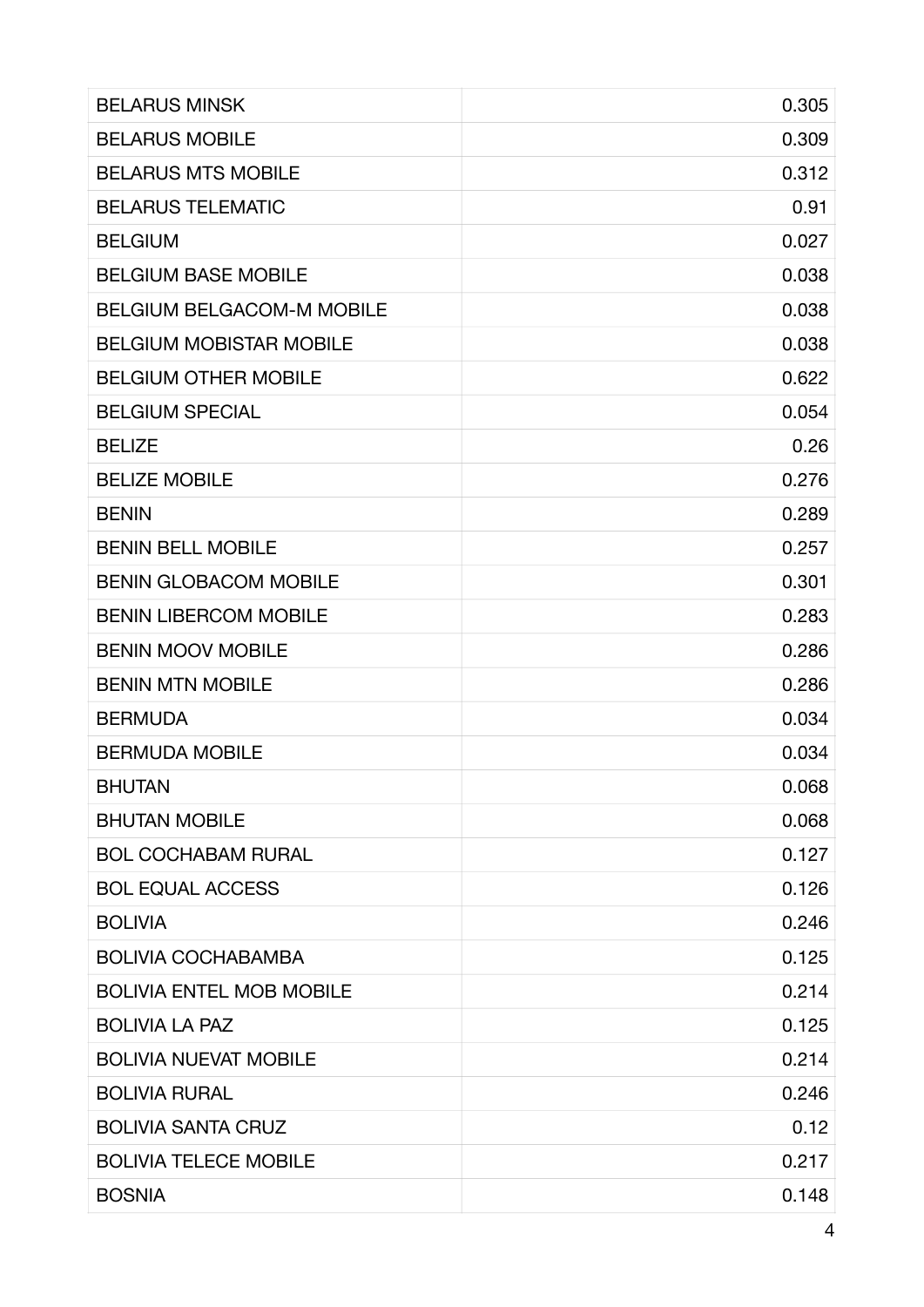| <b>BOSNIA BH MOBILE</b>         | 0.352 |
|---------------------------------|-------|
| <b>BOSNIA MOSTAR</b>            | 0.154 |
| <b>BOSNIA MOSTAR MOBILE</b>     | 0.436 |
| <b>BOSNIA MTEL MOBILE</b>       | 0.426 |
| <b>BOSNIA SRPSKE</b>            | 0.146 |
| <b>BOTSWANA</b>                 | 0.091 |
| <b>BOTSWANA MASCOM MOBILE</b>   | 0.242 |
| <b>BOTSWANA MOBILE</b>          | 0.114 |
| <b>BOTSWANA ORANGE MOBILE</b>   | 0.254 |
| <b>BRA GOVDOR VALARES</b>       | 0.028 |
| <b>BRA PORTO ALEGRE</b>         | 0.027 |
| <b>BRAZIL</b>                   | 0.038 |
| <b>BRAZIL BEHLO HORIZ</b>       | 0.038 |
| <b>BRAZIL BELEM</b>             | 0.038 |
| <b>BRAZIL BRASILIA</b>          | 0.038 |
| <b>BRAZIL CAMPINAS</b>          | 0.038 |
| <b>BRAZIL CURITIBIA</b>         | 0.038 |
| <b>BRAZIL FLORIANOPOL</b>       | 0.039 |
| <b>BRAZIL FORTALEZA</b>         | 0.039 |
| <b>BRAZIL GOIANIA</b>           | 0.039 |
| <b>BRAZIL LONDRINA</b>          | 0.039 |
| <b>BRAZIL MANAUS</b>            | 0.039 |
| <b>BRAZIL MOBILE</b>            | 0.172 |
| <b>BRAZIL NATAL</b>             | 0.038 |
| <b>BRAZIL RECIFE</b>            | 0.034 |
| <b>BRAZIL RIO DE JANE</b>       | 0.033 |
| <b>BRAZIL SALVADOR</b>          | 0.034 |
| <b>BRAZIL SAO PAULO</b>         | 0.034 |
| <b>BRAZIL UBERLANDIA</b>        | 0.039 |
| <b>BRAZIL VITORIA</b>           | 0.034 |
| <b>BRUNEI DARUSSALAM</b>        | 0.034 |
| <b>BRUNEI DARUSSALAM MOBILE</b> | 0.042 |
| <b>BULGARIA</b>                 | 0.019 |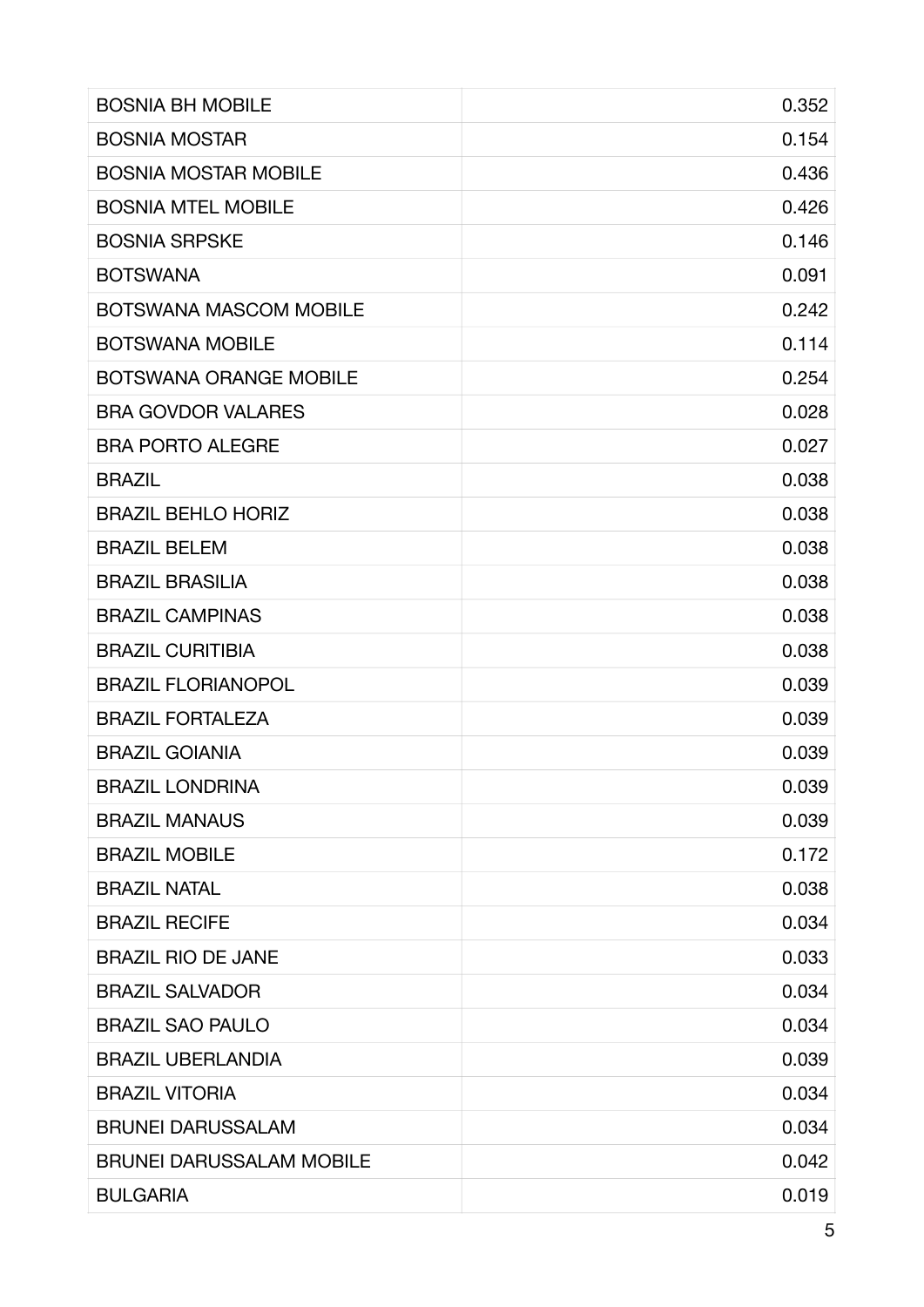| <b>BULGARIA GLOBUL MOBILE</b>    | 0.045 |
|----------------------------------|-------|
| <b>BULGARIA MAX MOBILE</b>       | 0.123 |
| <b>BULGARIA MOBILTEL MOBILE</b>  | 0.046 |
| <b>BULGARIA OLO</b>              | 0.065 |
| <b>BULGARIA OTHER MOBILE</b>     | 0.062 |
| <b>BULGARIA SOFIA</b>            | 0.016 |
| <b>BURKINA FASO</b>              | 0.265 |
| <b>BURKINA FASO MOBILE</b>       | 0.387 |
| <b>BURKINA FASO TELEC MOBILE</b> | 0.277 |
| <b>BURKINA FASO ZAIN MOBILE</b>  | 0.38  |
| <b>BURUNDI</b>                   | 0.523 |
| <b>BURUNDI AFR MOBILE</b>        | 0.535 |
| <b>BURUNDI ECO MOBILE</b>        | 0.552 |
| <b>BURUNDI LACELL MOBILE</b>     | 0.522 |
| <b>BURUNDI MOBILE</b>            | 0.548 |
| <b>BURUNDI ONATEL MOB MOBILE</b> | 0.491 |
| <b>BURUNDI SPEC SVC</b>          | 0.581 |
| <b>CAMBODIA</b>                  | 0.08  |
| <b>CAMBODIA MOBILE</b>           | 0.08  |
| <b>CAMEROON</b>                  | 0.162 |
| <b>CAMEROON CDMA</b>             | 0.162 |
| <b>CAMEROON MTN MOBILE</b>       | 0.417 |
| <b>CAMEROON OTHER MOBILE</b>     | 0.403 |
| <b>CAMEROON SPACEMOB</b>         | 1.117 |
| <b>CANADA</b>                    | 0.023 |
| <b>CANADA NORTHWESTEL</b>        | 0.198 |
| <b>CAPE VERDE</b>                | 0.211 |
| <b>CAPE VERDE MOBILE</b>         | 0.336 |
| <b>CAPE VERDE T PLUS MOBILE</b>  | 0.327 |
| <b>CAYMAN I DIGICEL MOBILE</b>   | 0.212 |
| <b>CAYMAN ISLANDS</b>            | 0.085 |
| <b>CAYMAN ISLANDS MOBILE</b>     | 0.2   |
| <b>CENT AFR REP MOOV MOBILE</b>  | 0.491 |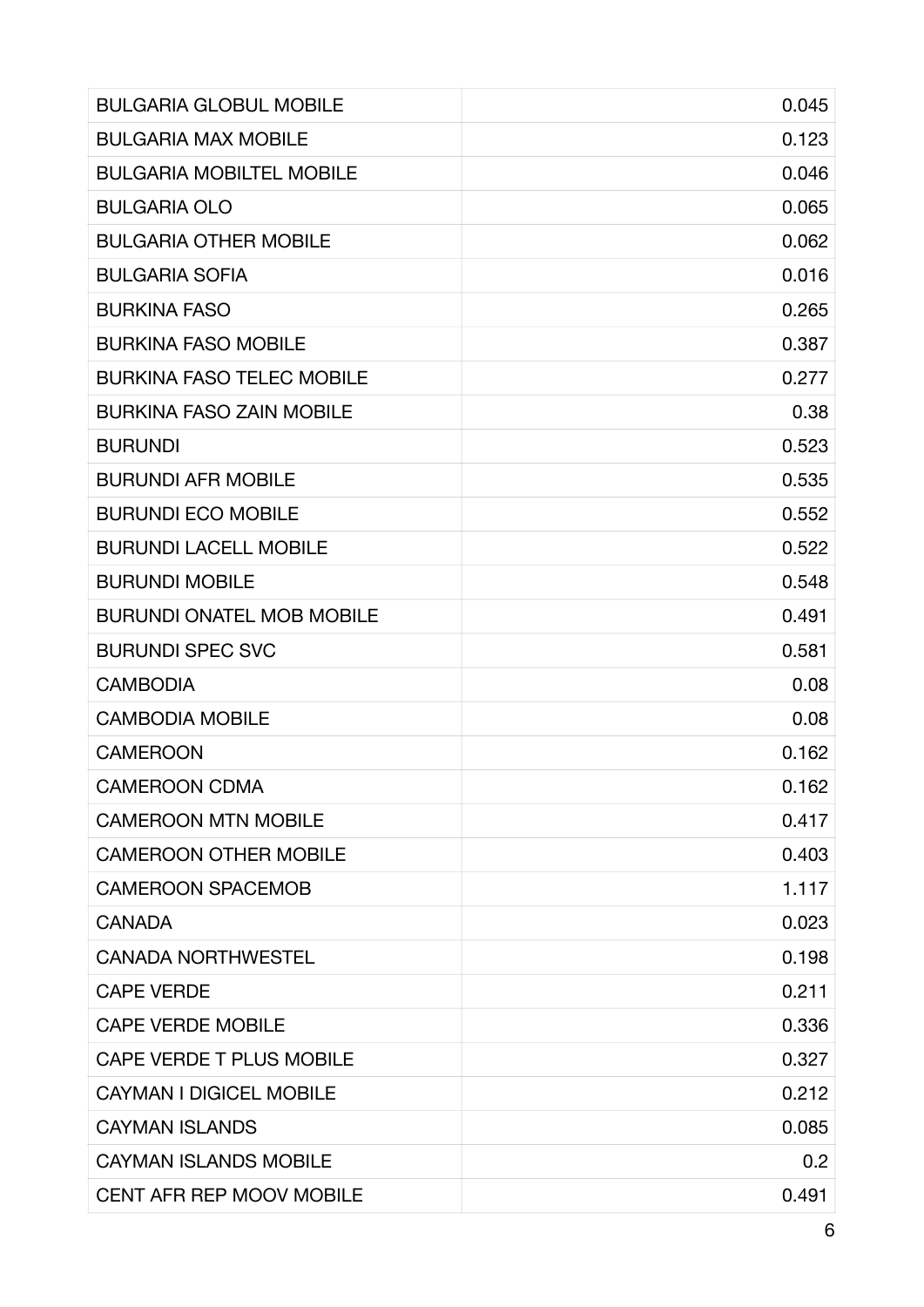| <b>CENT AFR REP ORANG MOBILE</b>  | 0.461 |
|-----------------------------------|-------|
| <b>CENT AFR REP SPECL</b>         | 0.951 |
| <b>CENT AFR REP TELEC MOBILE</b>  | 0.563 |
| <b>CENTRAL AFRICAN REP</b>        | 0.574 |
| <b>CENTRAL AFRICAN REP MOBILE</b> | 0.575 |
| <b>CHAD</b>                       | 0.298 |
| <b>CHAD MILICOM MOBILE</b>        | 0.518 |
| <b>CHAD SOFTEL MOBILE</b>         | 0.319 |
| <b>CHAD ZAIN MOBILE</b>           | 0.449 |
| <b>CHILE</b>                      | 0.033 |
| <b>CHILE AUTX</b>                 | 1.208 |
| <b>CHILE CLARO MOBILE</b>         | 0.25  |
| <b>CHILE EASTER ISL</b>           | 0.604 |
| <b>CHILE OTHER MOBILE</b>         | 0.077 |
| <b>CHILE RURAL</b>                | 0.989 |
| <b>CHILE SANTIAGO</b>             | 0.038 |
| <b>CHINA</b>                      | 0.034 |
| <b>CHINA MOBILE</b>               | 0.029 |
| <b>CHINA TELECOM MOBILE</b>       | 0.029 |
| <b>CHINA UNICOM MOBILE</b>        | 0.029 |
| <b>COLOM BUCARAMANGA</b>          | 0.039 |
| <b>COLOMBIA</b>                   | 0.052 |
| <b>COLOMBIA AMERICA MOBILE</b>    | 0.067 |
| <b>COLOMBIA ARMENIA</b>           | 0.067 |
| <b>COLOMBIA BARRANQUI</b>         | 0.035 |
| <b>COLOMBIA BOGOTA</b>            | 0.051 |
| <b>COLOMBIA CALI</b>              | 0.034 |
| <b>COLOMBIA CARTAGENA</b>         | 0.051 |
| <b>COLOMBIA LEX</b>               | 0.173 |
| <b>COLOMBIA MANIZALES</b>         | 0.039 |
| <b>COLOMBIA MEDELLIN</b>          | 0.051 |
| <b>COLOMBIA MOVISTAR MOBILE</b>   | 0.07  |
| <b>COLOMBIA OTHER MOBILE</b>      | 0.119 |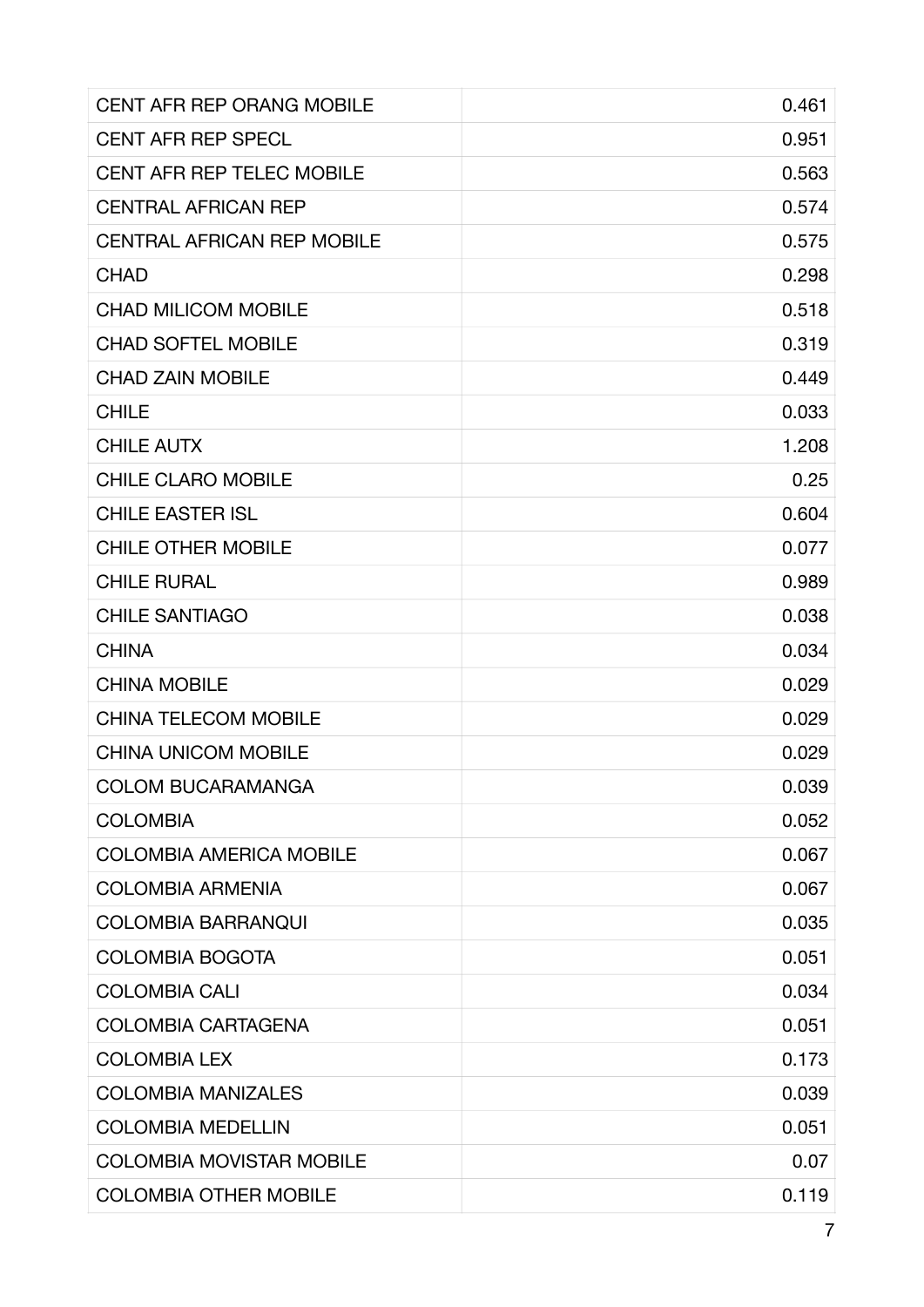| <b>COLOMBIA PEREIRA</b>          | 0.038 |
|----------------------------------|-------|
| <b>COLOMBIA TIGO MOBILE</b>      | 0.085 |
| <b>COMOROS</b>                   | 0.293 |
| <b>COMOROS MOBILE</b>            | 0.399 |
| <b>COMOROS VAS MOBILE</b>        | 1.561 |
| <b>CONGO</b>                     | 0.474 |
| <b>CONGO AZUR MOBILE</b>         | 0.454 |
| <b>CONGO CT</b>                  | 0.566 |
| CONGO DEM REP CCT MOBILE         | 1.104 |
| <b>CONGO MTN MOBILE</b>          | 0.497 |
| <b>CONGO WARID MOBILE</b>        | 0.505 |
| <b>CONGO ZAIN MOBILE</b>         | 0.559 |
| <b>COOK ISLANDS</b>              | 1.436 |
| <b>COSTA RICA</b>                | 0.031 |
| <b>COSTA RICA CLARO</b>          | 0.067 |
| <b>COSTA RICA CLARO MOBILE</b>   | 0.09  |
| <b>COSTA RICA IP OPER</b>        | 0.067 |
| <b>COSTA RICA MOBILE</b>         | 0.08  |
| <b>COSTA RICA TELEFO</b>         | 0.067 |
| <b>COSTA RICA TELEFO MOBILE</b>  | 0.09  |
| <b>COSTA RICA VRT OP</b>         | 0.061 |
| <b>COTE DIVOIRE</b>              | 0.272 |
| <b>COTE DIVOIRE AIRCO MOBILE</b> | 0.401 |
| <b>COTE DIVOIRE MOOV MOBILE</b>  | 0.401 |
| <b>COTE IVOIRE COMIUM MOBILE</b> | 0.182 |
| <b>COTE IVOIRE MTN MOBILE</b>    | 0.407 |
| <b>COTE IVOIRE ORANGE MOBILE</b> | 0.431 |
| <b>COTE IVOIRE ORICEL MOBILE</b> | 0.235 |
| <b>COTE IVORY SPACEMO</b>        | 1.406 |
| <b>CROATIA</b>                   | 0.042 |
| <b>CROATIA HT MOBILE</b>         | 0.127 |
| <b>CROATIA OTHER MOBILE</b>      | 0.127 |
| <b>CROATIA VIPNET MOBILE</b>     | 0.126 |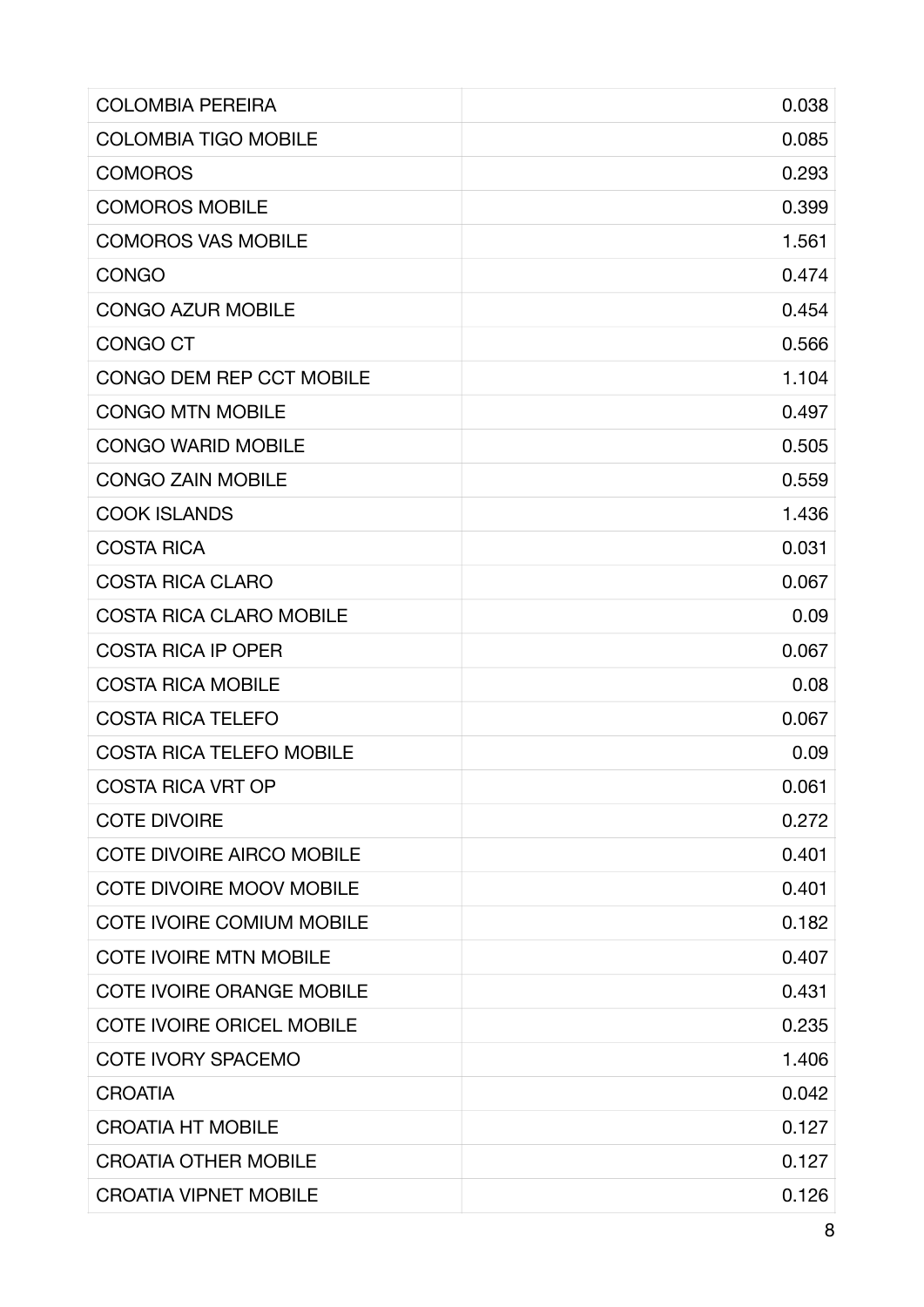| <b>CUBA</b>                        | 0.859 |
|------------------------------------|-------|
| <b>CUBA GUANTANAMO</b>             | 0.901 |
| <b>CYP NON GEOGRAPHIC</b>          | 0.184 |
| <b>CYP NORTH TURKCELL MOBILE</b>   | 0.19  |
| <b>CYP NORTH VODAFONE MOBILE</b>   | 0.179 |
| <b>CYPRUS</b>                      | 0.03  |
| <b>CYPRUS MTN MOBILE</b>           | 0.062 |
| <b>CYPRUS NORTHERN</b>             | 0.088 |
| <b>CYPRUS PRIMETEL MOBILE</b>      | 0.12  |
| <b>CYPRUS VODAFONE MOBILE</b>      | 0.054 |
| <b>CZECH CESKYMOBIL MOBILE</b>     | 0.034 |
| <b>CZECH MOBILKOM MOBILE</b>       | 0.034 |
| <b>CZECH PREMIUM</b>               | 0.136 |
| <b>CZECH REP PRAGUE</b>            | 0.041 |
| <b>CZECH REPUBLIC</b>              | 0.041 |
| <b>CZECH REPUBLIC OTHER MOBILE</b> | 0.034 |
| <b>CZECH T-MOBILE MOBILE</b>       | 0.034 |
| <b>DENMARK</b>                     | 0.027 |
| <b>DENMARK H3G MOBILE</b>          | 0.034 |
| <b>DENMARK OTHER MOBILE</b>        | 0.046 |
| <b>DENMARK SONOFON MOBILE</b>      | 0.034 |
| <b>DENMARK TDC-M MOBILE</b>        | 0.034 |
| <b>DENMARK TELIA MOBILE</b>        | 0.034 |
| <b>DIEGO GARCIA</b>                | 2.701 |
| <b>DJIBOUTI</b>                    | 0.718 |
| <b>DOM REP ORANGE MOBILE</b>       | 0.096 |
| <b>DOM REP SANTIAGO</b>            | 0.035 |
| DOM RP SAN DOMINGO                 | 0.035 |
| <b>DOMINICA</b>                    | 0.173 |
| <b>DOMINICA DIGICEL MOBILE</b>     | 0.287 |
| <b>DOMINICA MOBILE</b>             | 0.283 |
| <b>DOMINICAN REPUBLIC</b>          | 0.035 |
| <b>DOMINICAN REPUBLIC MOBILE</b>   | 0.096 |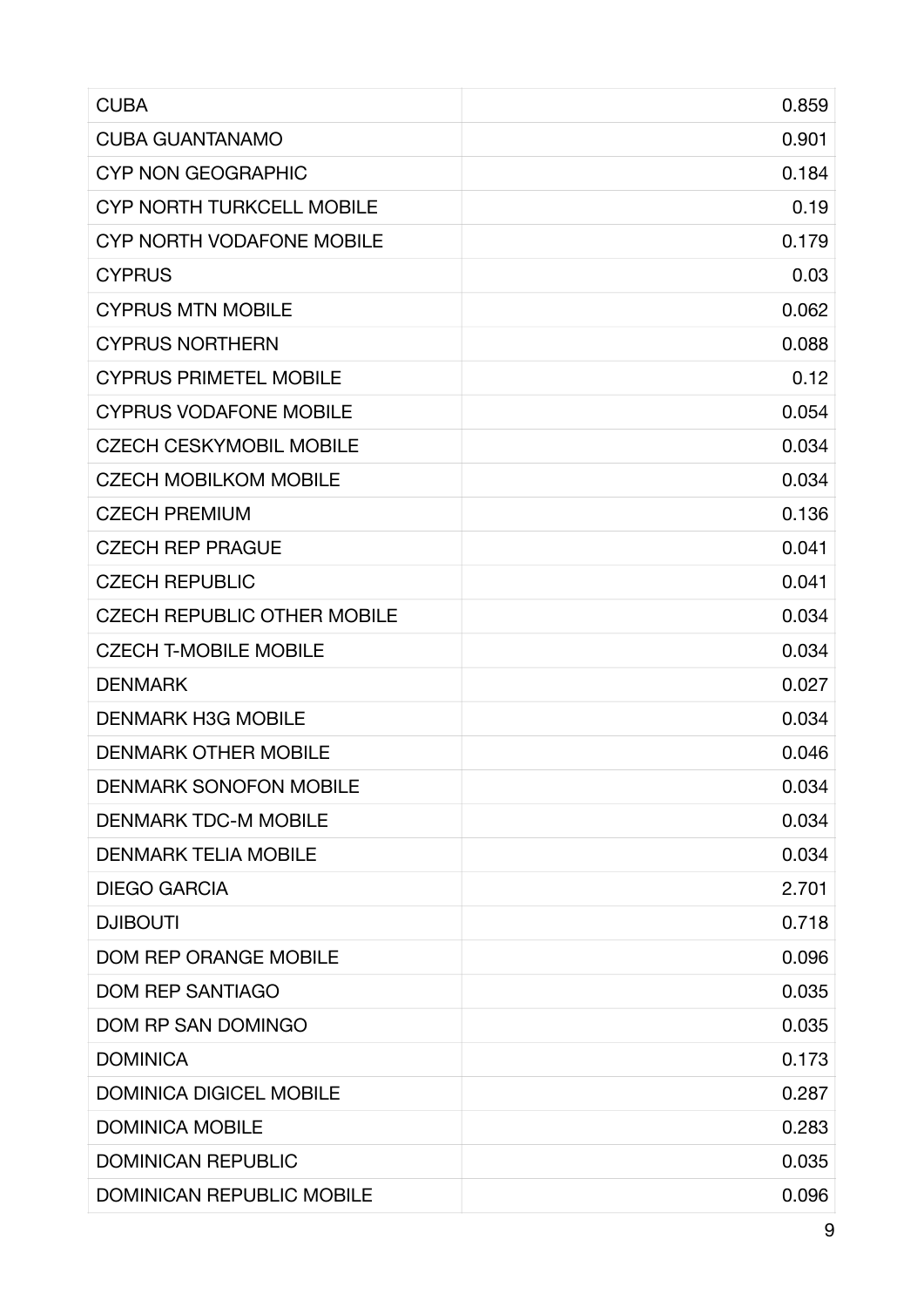| DR CONGO                        | 0.355 |
|---------------------------------|-------|
| DR CONGO AFRICELL MOBILE        | 0.351 |
| DR CONGO OASIS MOBILE           | 0.324 |
| DR CONGO VODACOM MOBILE         | 0.345 |
| DR CONGO ZAIN MOBILE            | 0.305 |
| <b>EAST TIMOR</b>               | 1.199 |
| <b>EAST TIMOR MOBILE</b>        | 1.199 |
| <b>ECUADOR</b>                  | 0.125 |
| <b>ECUADOR BELLSOUTH MOBILE</b> | 0.238 |
| <b>ECUADOR ETAPA</b>            | 0.123 |
| <b>ECUADOR OTHER MOBILE</b>     | 0.252 |
| <b>ECUADOR PORTA MOBILE</b>     | 0.25  |
| <b>EGYPT</b>                    | 0.103 |
| <b>EGYPT CAIRO</b>              | 0.103 |
| <b>EGYPT ETISALAT MOBILE</b>    | 0.105 |
| <b>EGYPT MOBILE</b>             | 0.148 |
| <b>EGYPT VODAFONE MOBILE</b>    | 0.148 |
| <b>EL SALVADOR</b>              | 0.203 |
| <b>EL SALVADOR CTE</b>          | 0.121 |
| EL SALVADOR MOBILE              | 0.28  |
| <b>EL SALVADOR PERS MOBILE</b>  | 0.204 |
| EL SALVADOR TELEFO MOBILE       | 0.221 |
| EL SALVADOR TELEMO MOBILE       | 0.207 |
| <b>EL SALVDOR DIGICEL</b>       | 0.209 |
| EL SALVDOR DIGICEL MOBILE       | 0.209 |
| <b>EMSAT</b>                    | 3.928 |
| <b>EQUATORIAL GUINEA</b>        | 0.676 |
| <b>ERITREA</b>                  | 0.289 |
| <b>ERITREA MOBILE</b>           | 0.289 |
| <b>ESTONIA</b>                  | 0.034 |
| <b>ESTONIA ELISA MOBILE</b>     | 0.039 |
| <b>ESTONIA EMT MOBILE</b>       | 0.039 |
| <b>ESTONIA MOBILE</b>           | 0.353 |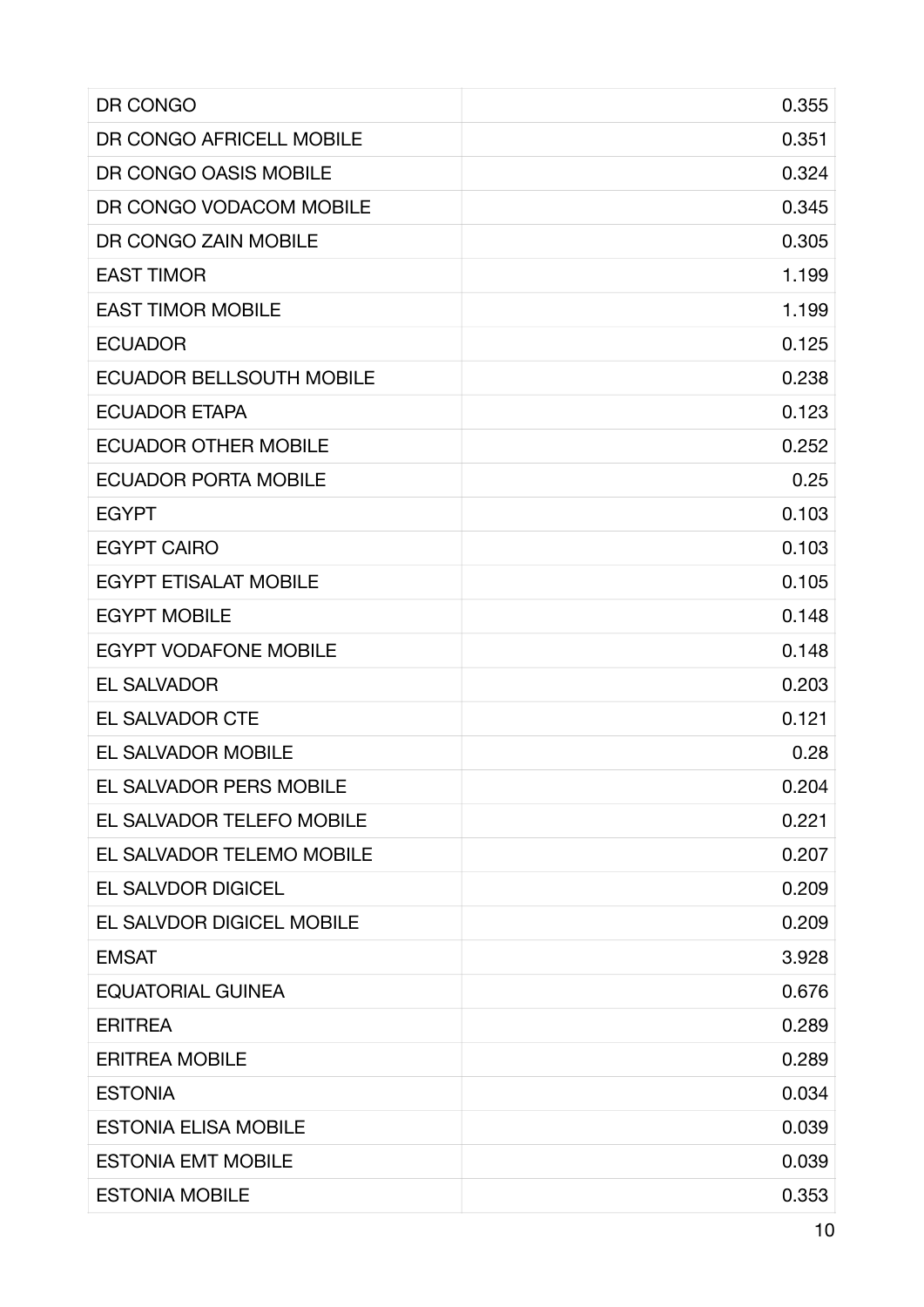| <b>ESTONIA SPEC NGN</b>          | 0.603 |
|----------------------------------|-------|
| <b>ESTONIA TELE2 MOBILE</b>      | 0.039 |
| <b>ETHIOPIA</b>                  | 0.293 |
| ETHIOPIA ADDIS ABA               | 0.294 |
| ETHIOPIA ADDIS ABA MOBILE        | 0.293 |
| <b>ETHIOPIA MOBILE</b>           | 0.294 |
| <b>FAEROE ISLANDS</b>            | 0.07  |
| <b>FAEROE ISLANDS MOBILE</b>     | 0.263 |
| <b>FALKLAND ISLANDS</b>          | 1.871 |
| <b>FIJI</b>                      | 0.213 |
| <b>FIJI DIGICEL MOBILE</b>       | 0.333 |
| <b>FIJI MOBILE</b>               | 0.213 |
| <b>FINLAND</b>                   | 0.058 |
| <b>FINLAND ELISA CORP MOBILE</b> | 0.059 |
| <b>FINLAND MOBILE</b>            | 0.059 |
| <b>FINLAND NONGEO</b>            | 0.068 |
| <b>FINLAND PREMIUM</b>           | 0.108 |
| <b>FINLAND SONERA LTD MOBILE</b> | 0.058 |
| FR GUIANA DIGICEL MOBILE         | 0.042 |
| FR GUIANA ORANGE MOBILE          | 0.056 |
| FR GUIANA OUTREMAR MOBILE        | 0.059 |
| <b>FRANCE</b>                    | 0.025 |
| <b>FRANCE BOUYGUES MOBILE</b>    | 0.045 |
| <b>FRANCE CLEC</b>               | 0.021 |
| <b>FRANCE FREE MOBILE</b>        | 0.041 |
| <b>FRANCE GLOBALSTAR MOBILE</b>  | 0.467 |
| <b>FRANCE ORANGE MOBILE</b>      | 0.044 |
| <b>FRANCE OTHER MOBILE</b>       | 0.042 |
| <b>FRANCE SFR MEDIA MOBILE</b>   | 0.044 |
| <b>FRANCE SPECIAL</b>            | 0.269 |
| <b>FRENCH GUIANA</b>             | 0.04  |
| <b>FRENCH GUIANA MOBILE</b>      | 0.099 |
| <b>FRENCH POLYNESIA</b>          | 0.223 |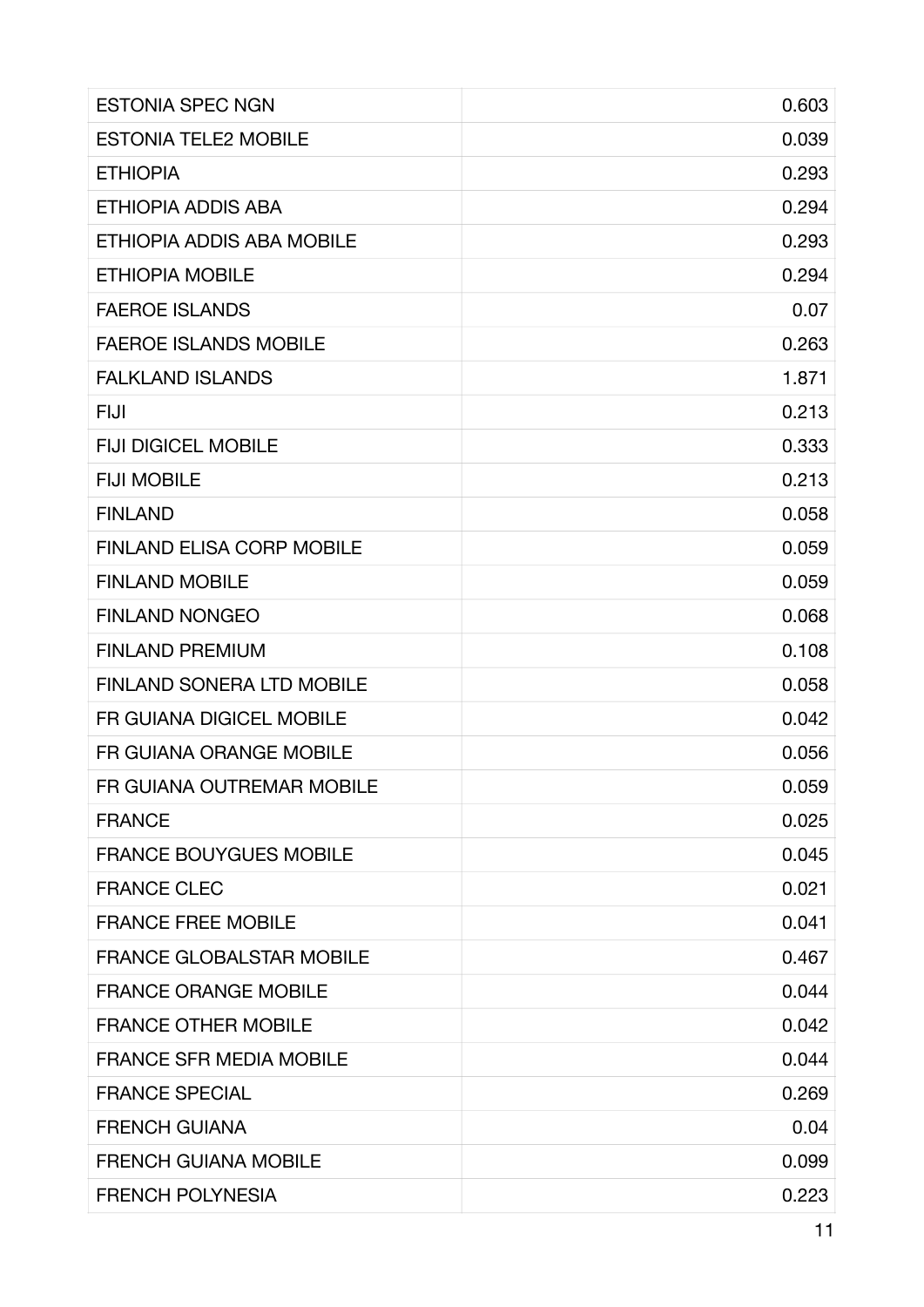| <b>FRENCH POLYNESIA MOBILE</b>   | 0.347 |
|----------------------------------|-------|
| <b>GABON</b>                     | 0.588 |
| <b>GABON LIBERTIS MOBILE</b>     | 0.588 |
| <b>GABON MOBILE</b>              | 0.67  |
| <b>GABON USAN MOBILE</b>         | 0.53  |
| <b>GABON ZAIN MOBILE</b>         | 0.572 |
| <b>GAMBIA</b>                    | 1.128 |
| <b>GAMBIA AFRICELL MOBILE</b>    | 1.128 |
| <b>GAMBIA COMIUM MOBILE</b>      | 1.128 |
| <b>GAMBIA GAMTEL MOBILE</b>      | 1.128 |
| <b>GAMBIA MOBILE</b>             | 1.128 |
| <b>GEORGIA</b>                   | 0.039 |
| <b>GEORGIA ABKHAZIA</b>          | 0.079 |
| <b>GEORGIA GEOCELL MOBILE</b>    | 0.079 |
| <b>GEORGIA MAGTICOM MOBILE</b>   | 0.086 |
| <b>GEORGIA MOBILE</b>            | 0.096 |
| <b>GEORGIA TBILISI</b>           | 0.039 |
| <b>GERMANY</b>                   | 0.025 |
| <b>GERMANY E-PLUS MOBILE</b>     | 0.042 |
| <b>GERMANY OTHER MOBILE</b>      | 0.042 |
| <b>GERMANY PREMIUM</b>           | 3.931 |
| <b>GERMANY T-MOBILE MOBILE</b>   | 0.042 |
| <b>GERMANY TELEFONICA MOBILE</b> | 0.042 |
| <b>GERMANY VODAFONE MOBILE</b>   | 0.042 |
| <b>GHANA</b>                     | 0.257 |
| <b>GHANA ACCRA</b>               | 0.258 |
| <b>GHANA GLOBACOM MOBILE</b>     | 0.267 |
| <b>GHANA OTHER MOBILE</b>        | 0.26  |
| <b>GHANA SPACEFON MOBILE</b>     | 0.25  |
| <b>GHANA TIGO MOBILE</b>         | 0.252 |
| <b>GHANA VODAFONE MOBILE</b>     | 0.258 |
| <b>GHANA ZAIN MOBILE</b>         | 0.252 |
| <b>GIBRALTAR</b>                 | 0.047 |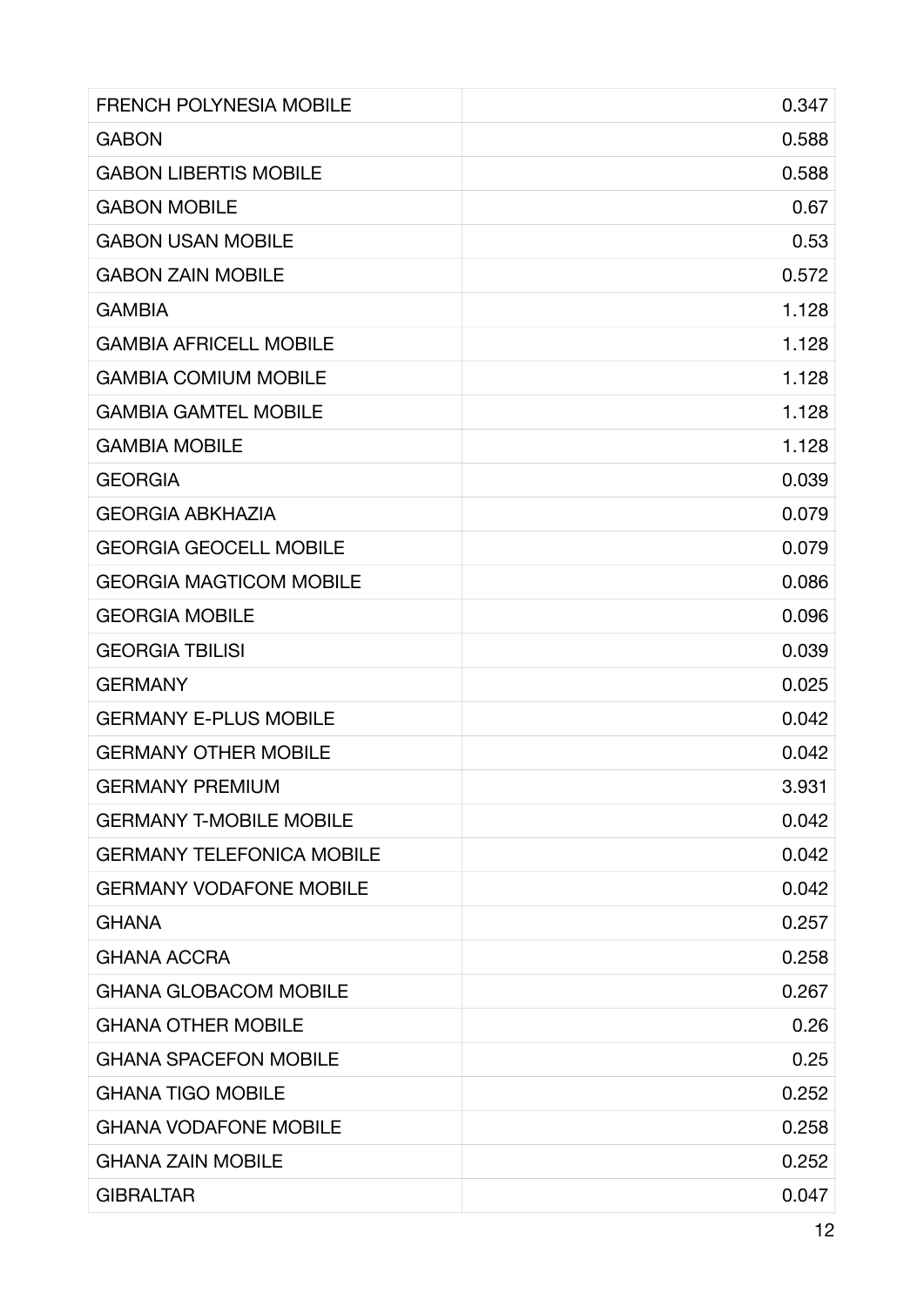| <b>GIBRALTAR MOBILE</b>          | 0.257 |
|----------------------------------|-------|
| <b>GLOBALSTAR AVRASYA</b>        | 0.741 |
| <b>GREECE</b>                    | 0.028 |
| <b>GREECE ATHENS</b>             | 0.028 |
| <b>GREECE COSMOTE MOBILE</b>     | 0.033 |
| <b>GREECE VODAFONE MOBILE</b>    | 0.033 |
| <b>GREECE WIND MOBILE</b>        | 0.033 |
| <b>GREENLAND</b>                 | 1.641 |
| <b>GRENADA</b>                   | 0.168 |
| <b>GRENADA DIGICEL MOBILE</b>    | 0.287 |
| <b>GRENADA MOBILE</b>            | 0.272 |
| <b>GUADELOUPE</b>                | 0.03  |
| <b>GUADELOUPE DIGICEL MOBILE</b> | 0.035 |
| <b>GUADELOUPE MOBILE</b>         | 0.053 |
| <b>GUADELOUPE ORANGE MOBILE</b>  | 0.053 |
| <b>GUAM</b>                      | 0.298 |
| <b>GUATEMALA</b>                 | 0.178 |
| <b>GUATEMALA COMCEL MOBILE</b>   | 0.166 |
| <b>GUATEMALA MOBILE</b>          | 0.305 |
| <b>GUATEMALA MOVISTAR MOBILE</b> | 0.144 |
| <b>GUATEMALA SERCOM MOBILE</b>   | 0.14  |
| <b>GUATEMALA TELGUA</b>          | 0.086 |
| <b>GUINEA BISAU ORANG MOBILE</b> | 0.48  |
| <b>GUINEA BISSAU MTN MOBILE</b>  | 0.497 |
| <b>GUINEA REP</b>                | 0.526 |
| <b>GUINEA REP CELLCOM MOBILE</b> | 0.457 |
| <b>GUINEA REP GAMMA</b>          | 0.454 |
| <b>GUINEA REP MAI MOBILE</b>     | 0.566 |
| <b>GUINEA REP MOBILE</b>         | 0.549 |
| <b>GUINEA REP MTN MOBILE</b>     | 0.522 |
| <b>GUINEA REP ORANGE MOBILE</b>  | 0.507 |
| <b>GUINEA RP INTERCEL MOBILE</b> | 0.491 |
| <b>GUINEA-BISSAU</b>             | 0.448 |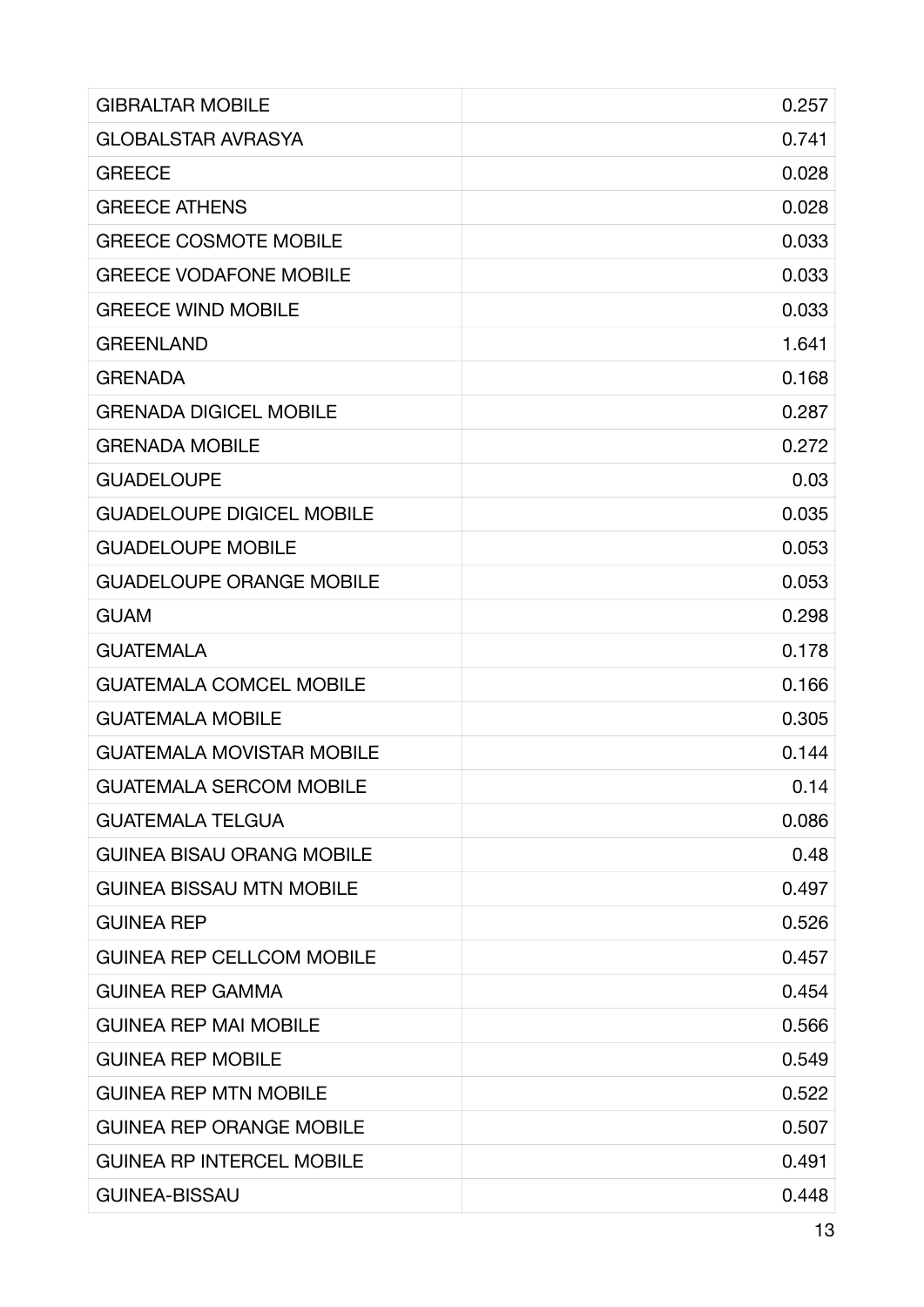| <b>GUINEA-BISSAU MOBILE</b>    | 0.529 |
|--------------------------------|-------|
| <b>GUYANA</b>                  | 0.267 |
| <b>GUYANA DIGICEL MOBILE</b>   | 0.249 |
| <b>GUYANA MOBILE</b>           | 0.313 |
| <b>HAITI</b>                   | 0.322 |
| <b>HAITI COMCEL MOBILE</b>     | 0.329 |
| <b>HAITI DIGICEL MOBILE</b>    | 0.306 |
| <b>HAITI MOBILE</b>            | 0.322 |
| <b>HAITI PORT AU</b>           | 0.351 |
| <b>HAITI SPECIAL</b>           | 0.49  |
| <b>HONDURAS</b>                | 0.123 |
| <b>HONDURAS CLARO MOBILE</b>   | 0.173 |
| <b>HONDURAS MOBILE</b>         | 0.144 |
| <b>HONDURAS ON NET</b>         | 0.105 |
| <b>HONDURAS TIGO MOBILE</b>    | 0.168 |
| <b>HONG KONG</b>               | 0.027 |
| <b>HONG KONG MOBILE</b>        | 0.041 |
| <b>HUNGARY</b>                 | 0.03  |
| <b>HUNGARY BUDAPEST</b>        | 0.03  |
| <b>HUNGARY PANNON MOBILE</b>   | 0.068 |
| <b>HUNGARY VODAFONE MOBILE</b> | 0.068 |
| <b>HUNGARY WESTEL MOBILE</b>   | 0.068 |
| <b>ICELAND</b>                 | 0.033 |
| <b>ICELAND MOBILE</b>          | 0.054 |
| <b>ICELAND SIMINN MOBILE</b>   | 0.054 |
| <b>ICELAND VODAFONE MOBILE</b> | 0.054 |
| <b>INDIA</b>                   | 0.034 |
| <b>INDIA AGRA</b>              | 0.034 |
| <b>INDIA AHMEDABAD</b>         | 0.028 |
| <b>INDIA AMBALA</b>            | 0.028 |
| <b>INDIA ANDHRA PRAD</b>       | 0.034 |
| <b>INDIA BANGALORE</b>         | 0.031 |
| <b>INDIA BHOPAL</b>            | 0.031 |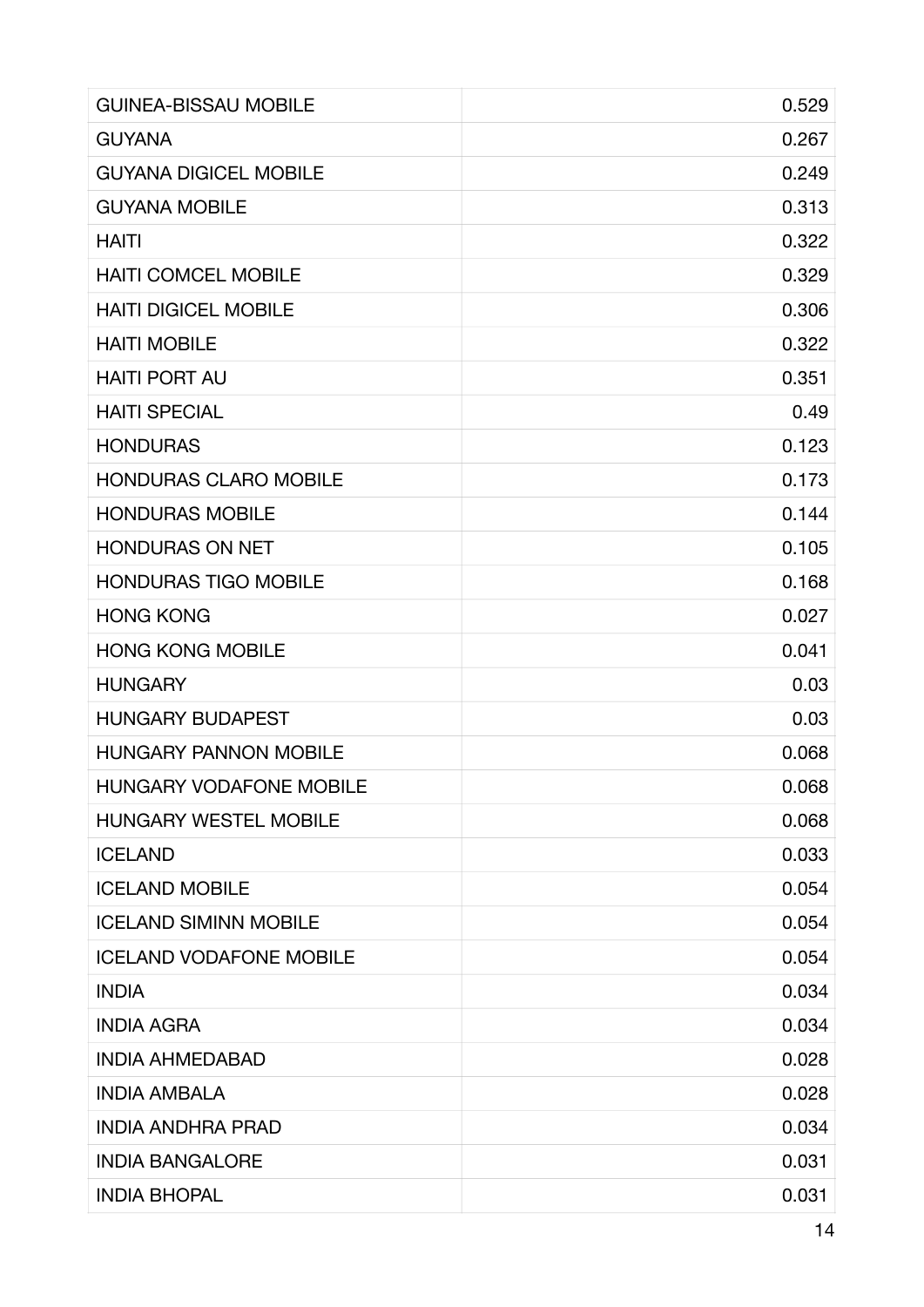| <b>INDIA BSNL MOBILE</b>         | 0.03  |
|----------------------------------|-------|
| <b>INDIA CHENNAI</b>             | 0.031 |
| <b>INDIA COIMBATORE</b>          | 0.034 |
| <b>INDIA CUTTAK</b>              | 0.031 |
| <b>INDIA ERNAKULAM</b>           | 0.031 |
| <b>INDIA GUJRAT</b>              | 0.038 |
| <b>INDIA HARYANA</b>             | 0.033 |
| <b>INDIA HYDERABAD</b>           | 0.033 |
| <b>INDIA JAIPUR</b>              | 0.033 |
| <b>INDIA JALANDHAR</b>           | 0.033 |
| <b>INDIA KARNATAKA</b>           | 0.038 |
| <b>INDIA KERALA</b>              | 0.038 |
| <b>INDIA KOLKATA</b>             | 0.034 |
| <b>INDIA LUCKNOW</b>             | 0.034 |
| <b>INDIA LUDHINANA</b>           | 0.034 |
| <b>INDIA MAGALORE</b>            | 0.038 |
| <b>INDIA MAHARASHTRA</b>         | 0.038 |
| <b>INDIA MUMBAI</b>              | 0.034 |
| <b>INDIA MYSORE</b>              | 0.034 |
| <b>INDIA NAGPUR</b>              | 0.038 |
| <b>INDIA NEW DELHI</b>           | 0.034 |
| <b>INDIA OTHER MOBILE</b>        | 0.034 |
| <b>INDIA PATNA</b>               | 0.038 |
| <b>INDIA PUNE</b>                | 0.038 |
| <b>INDIA PUNJAB</b>              | 0.038 |
| <b>INDIA RAJKOT</b>              | 0.038 |
| <b>INDIA TAMIL NADU</b>          | 0.038 |
| <b>INDIA VODAFN SOUTH MOBILE</b> | 0.033 |
| <b>INDNESIA MAJOR ROC</b>        | 0.056 |
| <b>INDONESIA</b>                 | 0.105 |
| <b>INDONESIA EXCEL MOBILE</b>    | 0.105 |
| <b>INDONESIA INDOSAT MOBILE</b>  | 0.105 |
| <b>INDONESIA JAKARTA</b>         | 0.054 |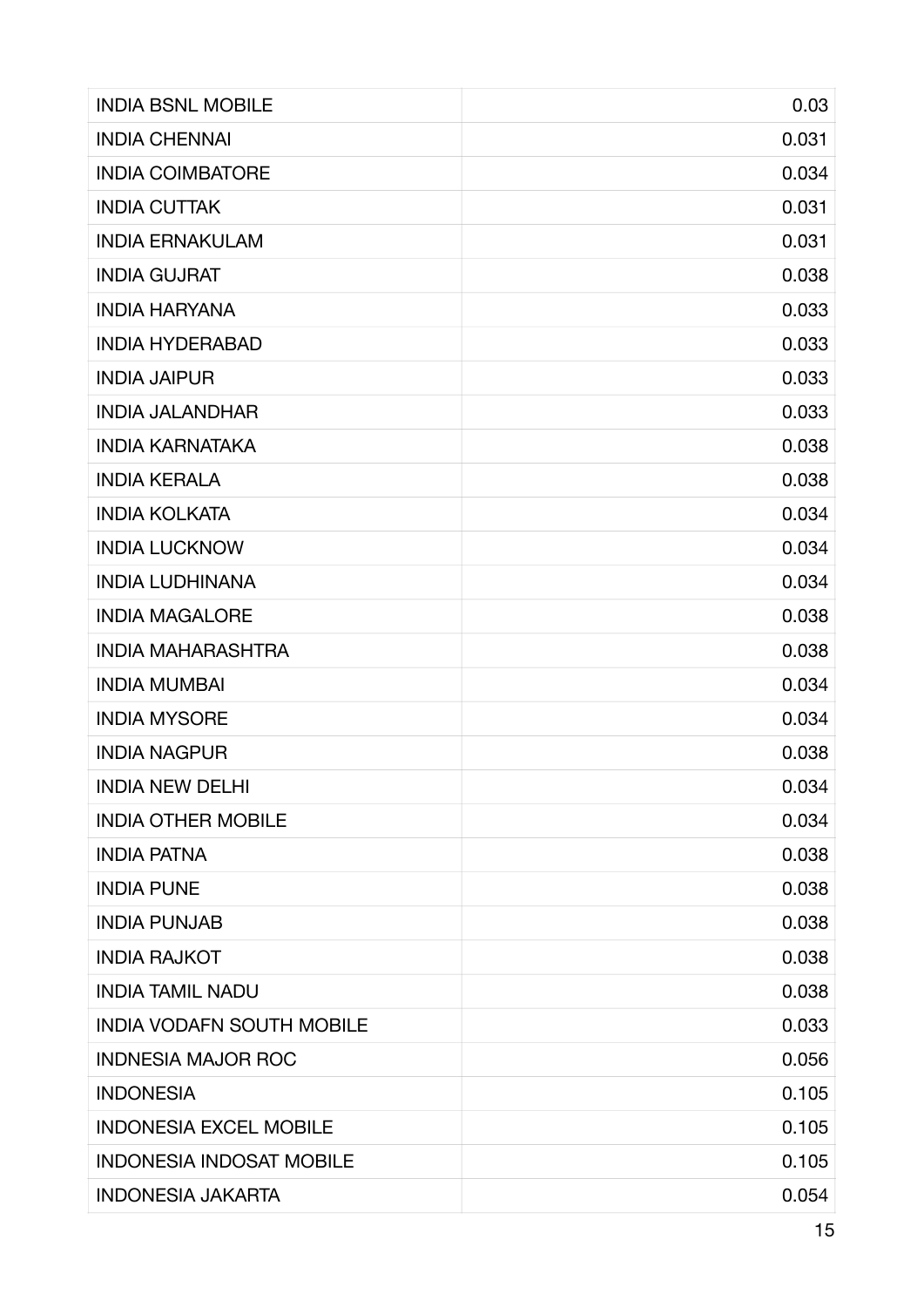| <b>INDONESIA MOBILE</b>           | 0.098  |
|-----------------------------------|--------|
| <b>INDONESIA TELKOM MOBILE</b>    | 0.098  |
| <b>INMARSAT BGAN</b>              | 7.467  |
| <b>INMARSAT BGAN HSD</b>          | 9.826  |
| <b>INMARSAT GLOBALSTAR M EA</b>   | 0.741  |
| <b>INMARSAT INMARSAT SNAC SKY</b> | 5.066  |
| <b>INMARSAT SNAC B</b>            | 11.212 |
| <b>INMARSAT SNAC B HSD</b>        | 10.655 |
| <b>INMARSAT SNAC M</b>            | 1.727  |
| <b>INMARSAT SNAC M4 HSD</b>       | 8.057  |
| <b>INMARSAT SNAC MM</b>           | 5.756  |
| <b>INT NETWORK JERSEY</b>         | 0.67   |
| <b>INTL NETWORK - M2M</b>         | 0.114  |
| <b>INTL NETWORK VODAF</b>         | 0.186  |
| <b>IRAN</b>                       | 0.051  |
| <b>IRAN MOBILE</b>                | 0.067  |
| <b>IRAN MTN MOBILE</b>            | 0.067  |
| <b>IRAN TEHRAN</b>                | 0.044  |
| <b>IRAQ</b>                       | 0.18   |
| <b>IRAQ ASIACELL MOBILE</b>       | 0.258  |
| <b>IRAQ ATHEER MOBILE</b>         | 0.258  |
| <b>IRAQ BAGHDAD</b>               | 0.159  |
| <b>IRAQ BASRA</b>                 | 0.159  |
| <b>IRAQ FANOUS MOBILE</b>         | 0.154  |
| <b>IRAQ KOREK MOBILE</b>          | 0.254  |
| <b>IRAQ OTHER MOBILE</b>          | 0.255  |
| <b>IRAQ SAMA</b>                  | 0.188  |
| <b>IRAQ SULAIMANIYA</b>           | 0.099  |
| <b>IRAQ WLL</b>                   | 0.039  |
| <b>IRELAND</b>                    | 0.023  |
| <b>IRELAND DUBLIN</b>             | 0.023  |
| <b>IRELAND HUTCH 3G MOBILE</b>    | 0.056  |
| <b>IRELAND METEOR MOBILE</b>      | 0.077  |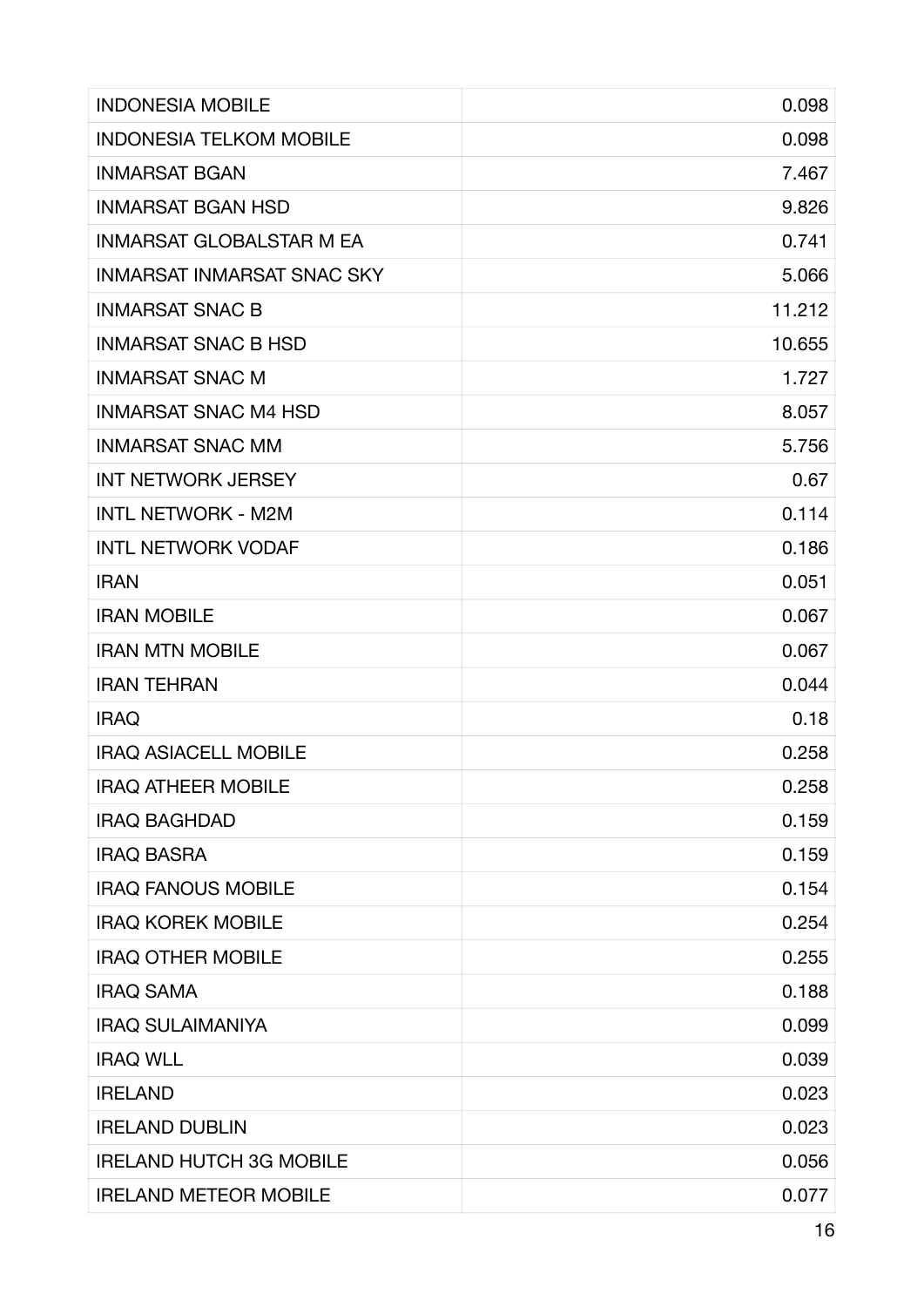| <b>IRELAND NON GEO</b>         | 0.128 |
|--------------------------------|-------|
| <b>IRELAND O2 MOBILE</b>       | 0.056 |
| <b>IRELAND OTHER MOBILE</b>    | 0.052 |
| <b>IRELAND PNS</b>             | 0.174 |
| <b>IRELAND VODAFONE MOBILE</b> | 0.056 |
| <b>IRELAND VOIP</b>            | 0.108 |
| <b>IRIDIUM</b>                 | 9.414 |
| <b>ISRAEL</b>                  | 0.027 |
| <b>ISRAEL MOBILE</b>           | 0.035 |
| <b>ISRAEL OUTLYING</b>         | 0.173 |
| <b>ISRAEL OUTLYING MOBILE</b>  | 0.2   |
| <b>ITALY</b>                   | 0.024 |
| <b>ITALY H3G MOBILE</b>        | 0.031 |
| <b>ITALY NOVERCA MOBILE</b>    | 0.105 |
| <b>ITALY OTHER MOBILE</b>      | 0.708 |
| <b>ITALY TI-M MOBILE</b>       | 0.031 |
| <b>ITALY VODAFONE MOBILE</b>   | 0.031 |
| <b>ITALY WIND MOBILE</b>       | 0.031 |
| <b>JAMAICA</b>                 | 0.115 |
| <b>JAMAICA DIGICEL MOBILE</b>  | 0.284 |
| <b>JAMAICA OTHER MOBILE</b>    | 0.263 |
| <b>JAPAN</b>                   | 0.033 |
| <b>JAPAN IP PHONE</b>          | 0.064 |
| <b>JAPAN MILITARY</b>          | 0.033 |
| <b>JAPAN MOBILE</b>            | 0.076 |
| <b>JAPAN TOKYO</b>             | 0.033 |
| <b>JORDAN</b>                  | 0.119 |
| <b>JORDAN AMMAN</b>            | 0.119 |
| <b>JORDAN MOBILE</b>           | 0.152 |
| <b>JORDAN ORANGE MOBILE</b>    | 0.152 |
| <b>JORDAN ZAIN MOBILE</b>      | 0.148 |
| <b>KAZAKHSTAN</b>              | 0.03  |
| <b>KAZAKHSTAN ALMATY</b>       | 0.023 |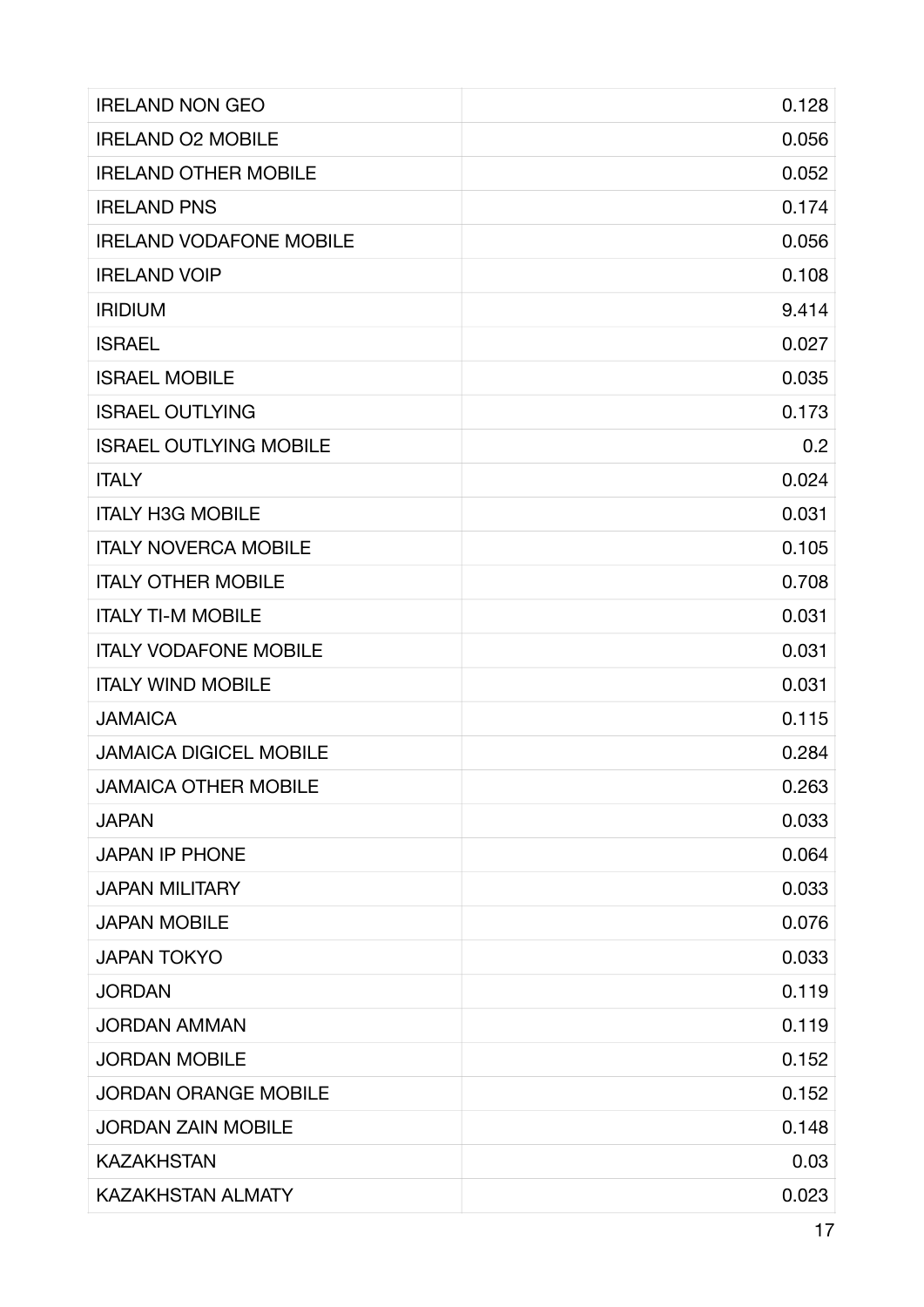| <b>KAZAKHSTAN ASTANA</b>         | 0.023 |
|----------------------------------|-------|
| <b>KAZAKHSTAN K-CELL MOBILE</b>  | 0.19  |
| <b>KAZAKHSTAN KARTEL MOBILE</b>  | 0.19  |
| <b>KAZAKHSTAN METROS</b>         | 0.022 |
| <b>KAZAKHSTAN MOBILE</b>         | 0.086 |
| KAZHSTAN KARAGANDA               | 0.021 |
| <b>KENYA</b>                     | 0.159 |
| <b>KENYA ECONET MOBILE</b>       | 0.159 |
| <b>KENYA NAIROBI</b>             | 0.157 |
| <b>KENYA ORANGE MOBILE</b>       | 0.16  |
| <b>KENYA SAFARICOM MOBILE</b>    | 0.086 |
| <b>KENYA ZAIN MOBILE</b>         | 0.154 |
| <b>KIRIBATI</b>                  | 2.358 |
| <b>KOREA NORTH</b>               | 0.577 |
| <b>KOREA NORTH SPEC</b>          | 0.577 |
| <b>KOREA SK TELINK MOBILE</b>    | 0.038 |
| <b>KOREA SOUTH</b>               | 0.038 |
| <b>KOREA SOUTH MOBILE</b>        | 0.038 |
| <b>KUWAIT</b>                    | 0.116 |
| <b>KUWAIT MOBILE</b>             | 0.096 |
| <b>KUWAIT ZAIN MOBILE</b>        | 0.096 |
| <b>KYRGYZSTAN</b>                | 0.16  |
| <b>KYRGYZSTAN BIMOKOM MOBILE</b> | 0.159 |
| <b>KYRGYZSTAN BISHKEK</b>        | 0.128 |
| <b>KYRGYZSTAN MOBILE</b>         | 0.173 |
| <b>KYRGYZSTAN NURTELE MOBILE</b> | 0.235 |
| <b>KYRGYZSTAN SKY MOBILE</b>     | 0.182 |
| <b>LAOS</b>                      | 0.718 |
| <b>LATVIA</b>                    | 0.034 |
| <b>LATVIA BITE MOBILE</b>        | 0.042 |
| <b>LATVIA LMT MOBILE</b>         | 0.042 |
| <b>LATVIA MOBILE</b>             | 0.63  |
| <b>LATVIA RADIOCOMMS MOBILE</b>  | 0.607 |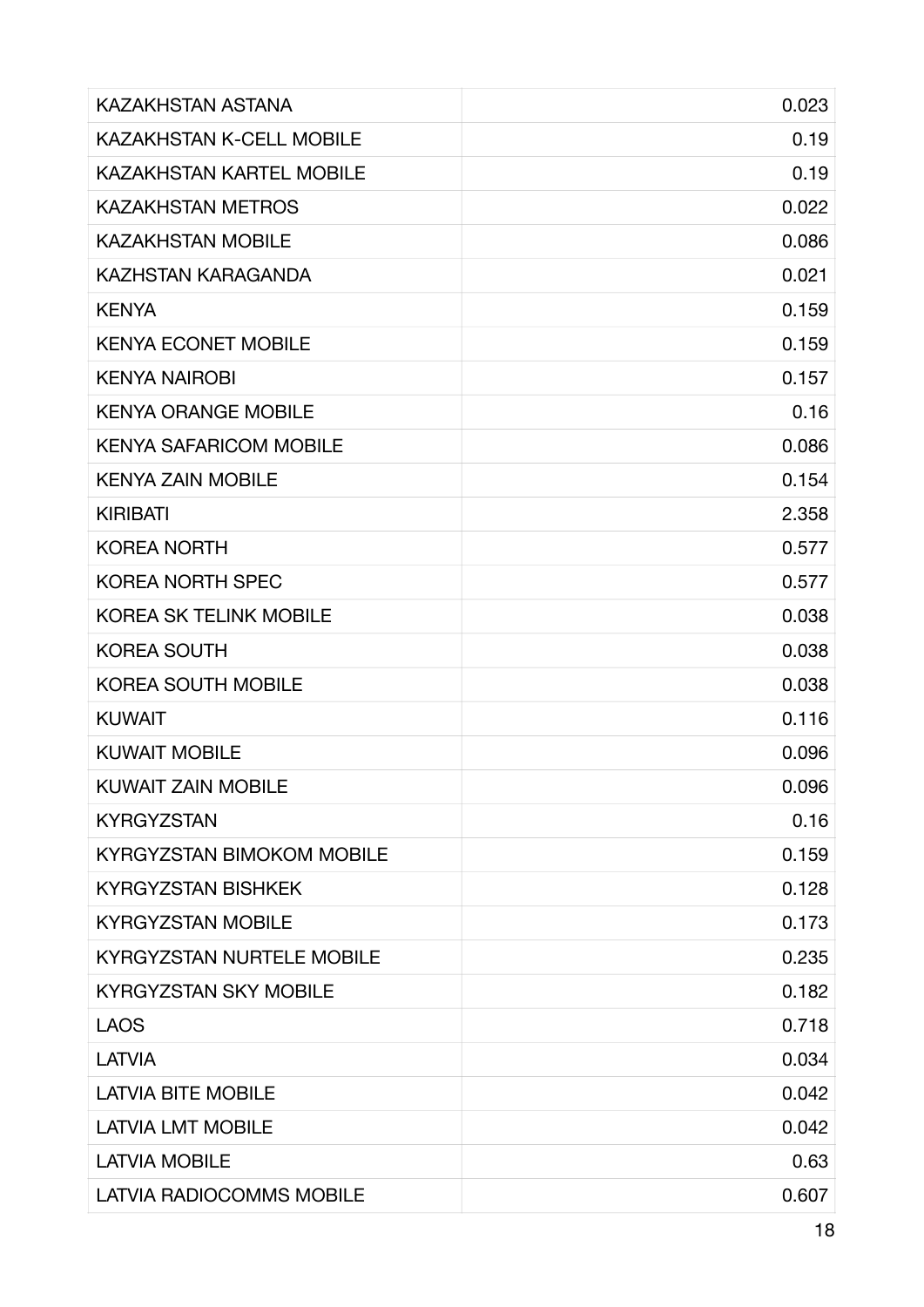| <b>LATVIA TELE2 MOBILE</b>      | 0.042 |
|---------------------------------|-------|
| <b>LATVIA ZONE 2</b>            | 0.067 |
| <b>LEBANON</b>                  | 0.142 |
| <b>LEBANON ALFA MOBILE</b>      | 0.211 |
| <b>LEBANON MOBILE</b>           | 0.221 |
| <b>LEBANON MTC MOBILE</b>       | 0.213 |
| <b>LESOTHO</b>                  | 0.219 |
| <b>LESOTHO ECONET MOBILE</b>    | 0.2   |
| <b>LESOTHO VODACOM MOBILE</b>   | 0.172 |
| <b>LIBERIA</b>                  | 0.526 |
| <b>LIBERIA COM MOBILE</b>       | 0.48  |
| <b>LIBERIA LIBERCELL MOBILE</b> | 0.489 |
| <b>LIBERIA MTN MOBILE</b>       | 0.46  |
| <b>LIBERIA OTHER MOBILE</b>     | 0.449 |
| <b>LIBYA</b>                    | 0.261 |
| <b>LIBYA ALMADAR MOBILE</b>     | 0.371 |
| <b>LIBYA MOBILE</b>             | 0.371 |
| <b>LIE SPEC SERVICES</b>        | 0.604 |
| <b>LIECHTENSTEIN</b>            | 0.094 |
| <b>LIECHTENSTEIN MOBILE</b>     | 0.774 |
| <b>LITHUANIA</b>                | 0.03  |
| <b>LITHUANIA BITE MOBILE</b>    | 0.038 |
| <b>LITHUANIA MOBILE</b>         | 0.038 |
| <b>LITHUANIA OMNITEL MOBILE</b> | 0.034 |
| <b>LITHUANIA PERSONAL</b>       | 0.678 |
| <b>LITHUANIA TELE2 MOBILE</b>   | 0.039 |
| <b>LUXEMBOURG</b>               | 0.03  |
| <b>LUXEMBOURG MOBILE</b>        | 0.039 |
| <b>LUXEMBOURG VOX MOBILE</b>    | 0.039 |
| <b>MACAO</b>                    | 0.061 |
| <b>MACAO MOBILE</b>             | 0.061 |
| <b>MACEDONIA</b>                | 0.214 |
| <b>MACEDONIA COSMO</b>          | 0.214 |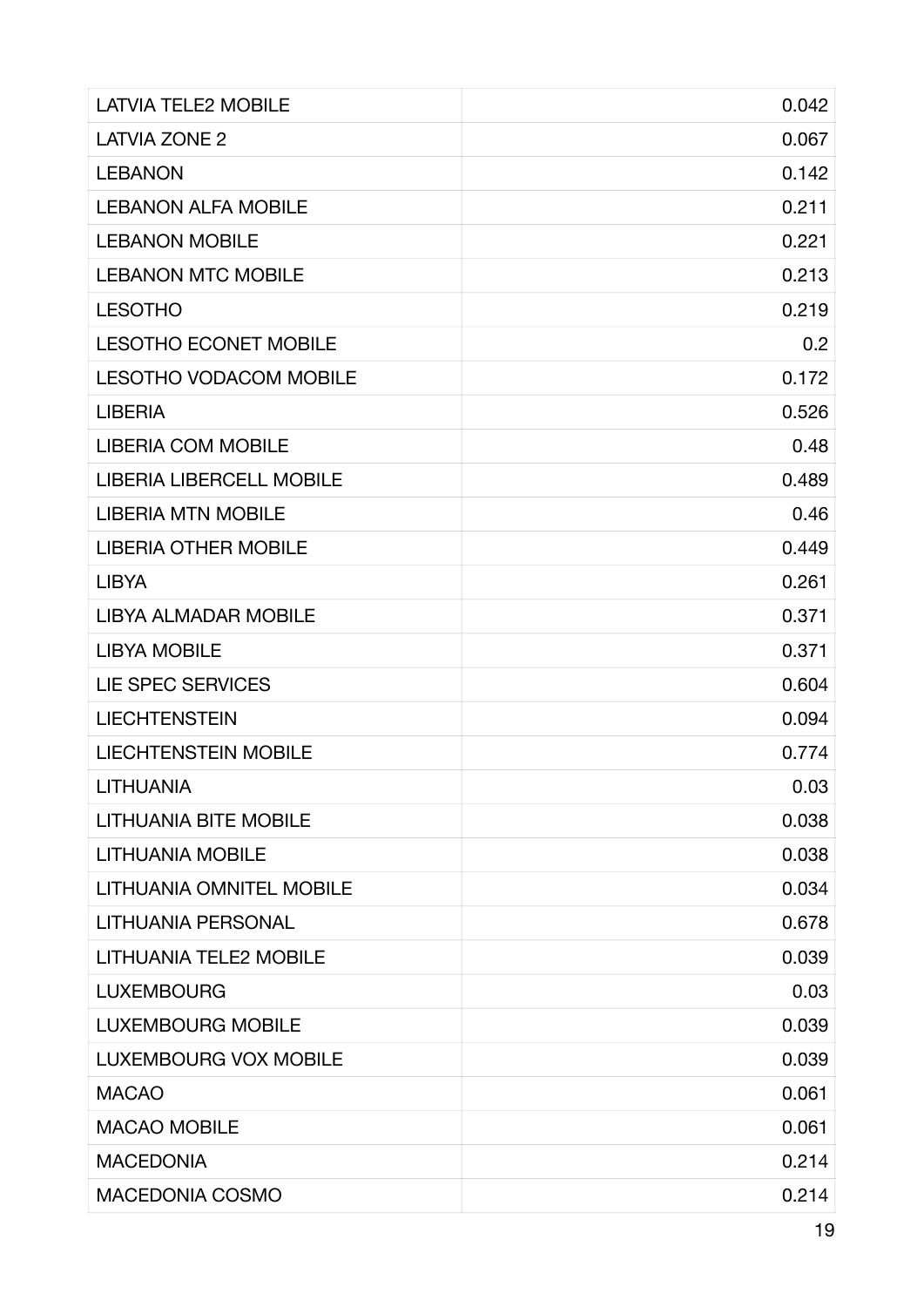| <b>MACEDONIA MOBILE</b>          | 0.499 |
|----------------------------------|-------|
| <b>MACEDONIA TMOBILE MOBILE</b>  | 0.501 |
| <b>MACEDONIA VIP MOBILE</b>      | 0.501 |
| <b>MADAGASCA CELTEL M MOBILE</b> | 0.705 |
| <b>MADAGASCAR</b>                | 0.743 |
| <b>MADAGASCAR GULFSAT MOBILE</b> | 1.004 |
| <b>MADAGASCAR MADA MOBILE</b>    | 0.743 |
| <b>MADAGASCAR ORANGE MOBILE</b>  | 0.774 |
| <b>MADAGASCAR OTHER MOBILE</b>   | 0.726 |
| <b>MADGASCAR BLUELINE</b>        | 0.657 |
| <b>MALAWI</b>                    | 0.385 |
| <b>MALAWI MOBILE</b>             | 0.431 |
| <b>MALAWI ZAIN MOBILE</b>        | 0.275 |
| <b>MALAYSIA</b>                  | 0.027 |
| <b>MALAYSIA CELCOM MOBILE</b>    | 0.034 |
| <b>MALAYSIA DIGI MOBILE</b>      | 0.034 |
| <b>MALAYSIA KUALA LUM</b>        | 0.034 |
| <b>MALAYSIA MAXIS MOBILE</b>     | 0.034 |
| <b>MALAYSIA OTHER MOBILE</b>     | 0.034 |
| <b>MALAYSIA U MOBILE</b>         | 0.034 |
| <b>MALDIVES</b>                  | 0.883 |
| <b>MALDIVES DHIRAAGU</b>         | 0.966 |
| <b>MALDIVES MOBILE</b>           | 0.967 |
| <b>MALDIVES PREMIUM</b>          | 0.951 |
| <b>MALDIVES WATANIYA</b>         | 0.883 |
| <b>MALDIVES WATANIYA MOBILE</b>  | 1.004 |
| <b>MALI</b>                      | 0.257 |
| <b>MALI IKATEL MOBILE</b>        | 0.415 |
| <b>MALI ORANGE</b>               | 0.284 |
| <b>MALI OTHER MOBILE</b>         | 0.405 |
| <b>MALTA</b>                     | 0.03  |
| <b>MALTA GO MOBILE</b>           | 0.051 |
| <b>MALTA OTHER MOBILE</b>        | 0.051 |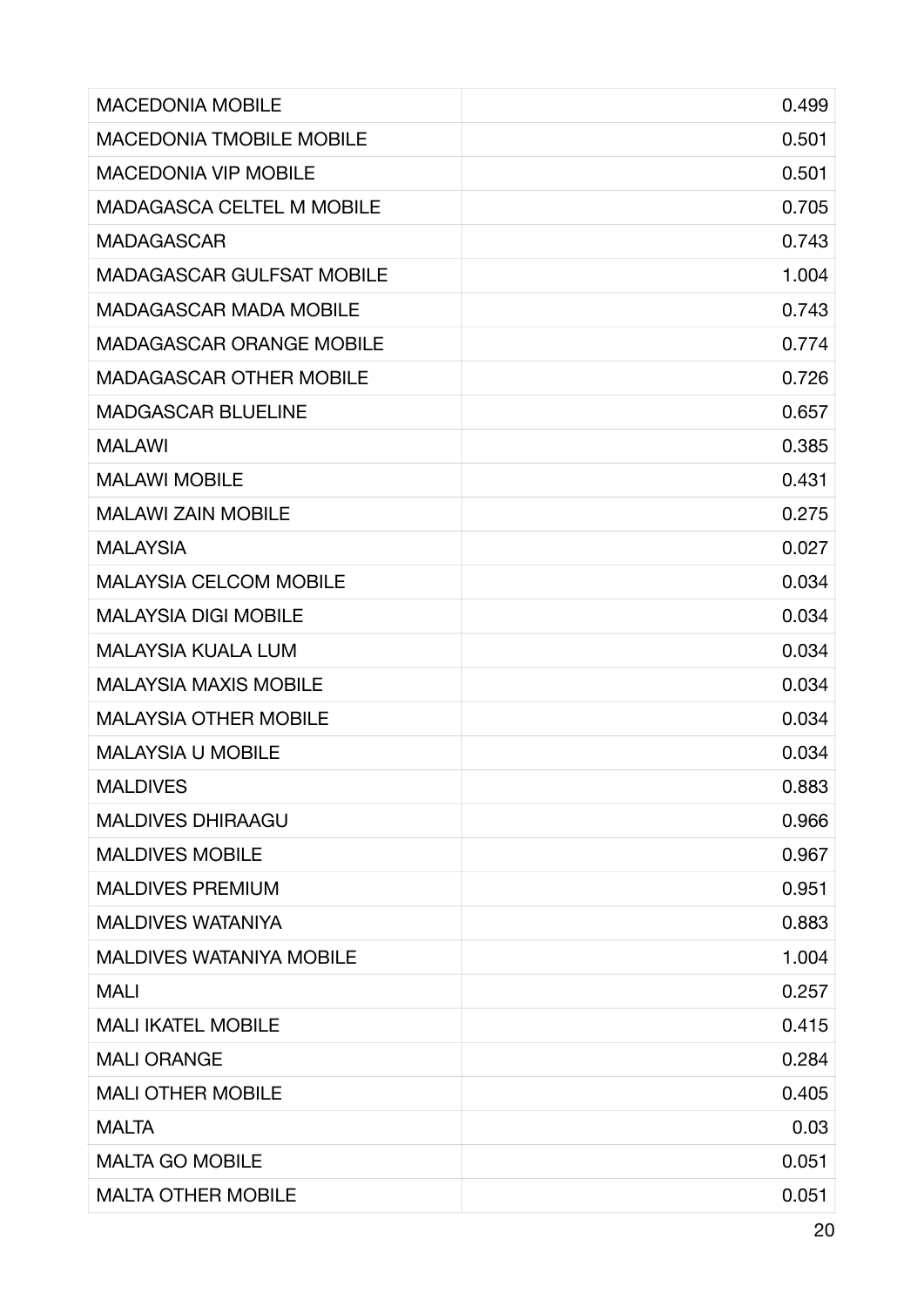| <b>MALTA VODAFONE MOBILE</b>     | 0.091 |
|----------------------------------|-------|
| <b>MARSHALL ISLANDS</b>          | 0.513 |
| <b>MARTINIQUE</b>                | 0.041 |
| <b>MARTINIQUE DIGICEL MOBILE</b> | 0.041 |
| <b>MARTINIQUE MOBILE</b>         | 0.076 |
| <b>MARTINIQUE ORANGE MOBILE</b>  | 0.065 |
| <b>MAURITANIA</b>                | 0.518 |
| <b>MAURITANIA CHINGUI MOBILE</b> | 0.566 |
| <b>MAURITANIA MTEL-M MOBILE</b>  | 0.537 |
| <b>MAURITANIA OTHER MOBILE</b>   | 0.583 |
| <b>MAURITIUS</b>                 | 0.091 |
| <b>MAURITIUS EMTEL MOBILE</b>    | 0.091 |
| <b>MAURITIUS MTML MOBILE</b>     | 0.091 |
| <b>MAURITIUS ORANGE MOBILE</b>   | 0.091 |
| <b>MAYOTTE ISLAND</b>            | 0.096 |
| <b>MAYOTTE ISLAND MOBILE</b>     | 0.113 |
| <b>MCP SATELLITE</b>             | 5.128 |
| <b>MEXICO</b>                    | 0.03  |
| <b>MEXICO EA MOBILE</b>          | 0.059 |
| <b>MEXICO GUADALAJARA</b>        | 0.03  |
| <b>MEXICO MEXICO CITY</b>        | 0.03  |
| <b>MEXICO MGM MOBILE</b>         | 0.059 |
| <b>MEXICO MOBILE</b>             | 0.059 |
| <b>MEXICO MONTERREY</b>          | 0.03  |
| <b>MEXICO ON-NET A</b>           | 0.03  |
| <b>MICRONESIA</b>                | 0.224 |
| <b>MOLDOVA</b>                   | 0.207 |
| <b>MOLDOVA EVE MOBILE</b>        | 0.24  |
| <b>MOLDOVA MOBILE</b>            | 0.19  |
| <b>MOLDOVA MOLDCELL MOBILE</b>   | 0.292 |
| <b>MOLDOVA MOLDTELCOM MOBILE</b> | 0.248 |
| <b>MOLDOVA ORANGE MOBILE</b>     | 0.286 |
| MOLDOVA PREMIUM                  | 0.716 |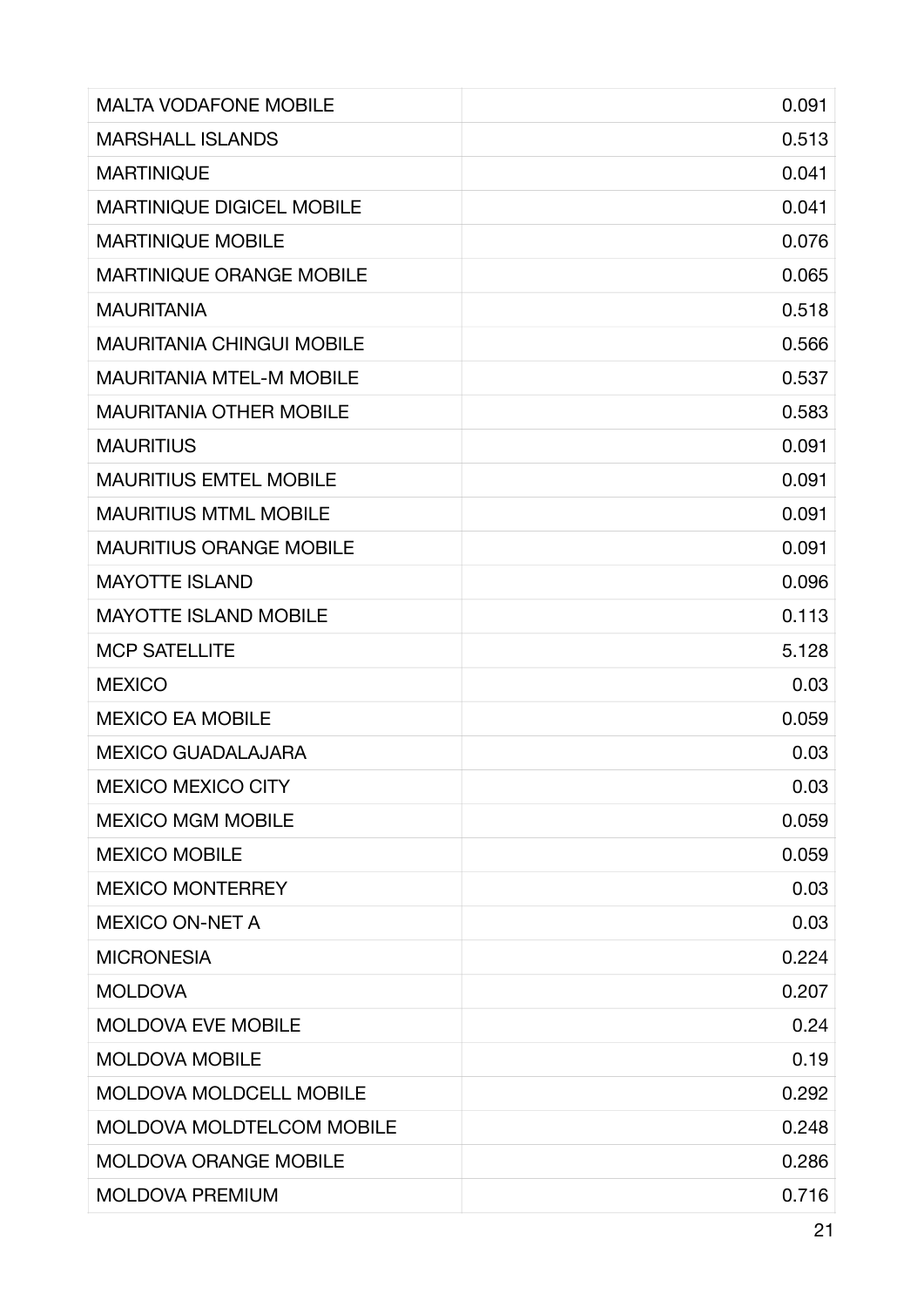| <b>MOLDOVA TRANS</b>             | 0.163 |
|----------------------------------|-------|
| <b>MONACO</b>                    | 0.087 |
| <b>MONACO KOSOVO MOBILE</b>      | 0.45  |
| <b>MONACO MOBILE</b>             | 0.422 |
| <b>MONGOLIA</b>                  | 0.034 |
| <b>MONGOLIA MOBILE</b>           | 0.034 |
| <b>MONTENEGRO</b>                | 0.163 |
| <b>MONTENEGRO MOBILE</b>         | 0.468 |
| <b>MONTENEGRO MTEL MOBILE</b>    | 0.468 |
| <b>MONTENEGRO PROMONT MOBILE</b> | 0.463 |
| <b>MONTSERRAT</b>                | 1.128 |
| MOROCC CASABLANCA                | 0.033 |
| <b>MOROCC MEDITELECOM</b>        | 0.305 |
| <b>MOROCC MEDITELECOM MOBILE</b> | 0.526 |
| <b>MOROCCO</b>                   | 0.021 |
| <b>MOROCCO OTHER MOBILE</b>      | 0.514 |
| <b>MOROCCO WANA MOBILE</b>       | 0.519 |
| <b>MOROCCO WANA WLL</b>          | 0.417 |
| <b>MOZAMBIQUE</b>                | 0.077 |
| <b>MOZAMBIQUE MOVITEL MOBILE</b> | 0.134 |
| <b>MOZAMBIQUE OTHER MOBILE</b>   | 0.123 |
| MOZAMBIQUE VODACOM MOBILE        | 0.29  |
| <b>MYANMAR</b>                   | 0.303 |
| <b>NAMIBIA</b>                   | 0.046 |
| <b>NAMIBIA LEO MOBILE</b>        | 0.087 |
| <b>NAMIBIA MOBILE</b>            | 0.109 |
| <b>NAURU</b>                     | 1.095 |
| <b>NAURU DIGICEL MOBILE</b>      | 1.049 |
| <b>NEPAL</b>                     | 0.132 |
| <b>NEPAL KATHMANDU</b>           | 0.132 |
| <b>NEPAL NT MOBILE</b>           | 0.131 |
| <b>NEPAL SMART MOBILE</b>        | 0.117 |
| <b>NEPAL SPICE MOBILE</b>        | 0.136 |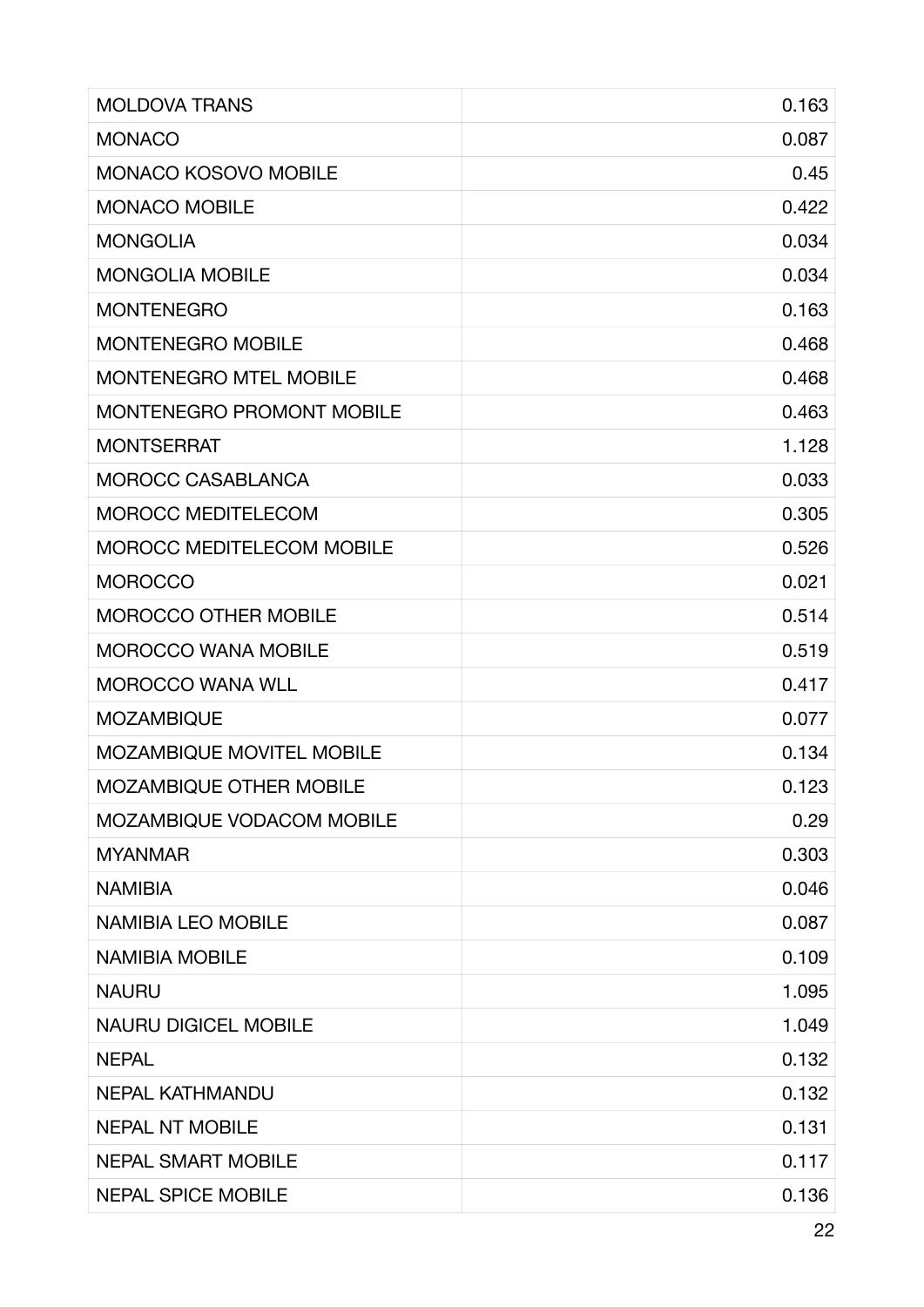| <b>NEPAL UTL ONNET</b>          | 0.111 |
|---------------------------------|-------|
| <b>NETH ANT BONAIRE</b>         | 0.106 |
| <b>NETH ANT CURACAO</b>         | 0.108 |
| <b>NETH ANT DIGICEL MOBILE</b>  | 0.148 |
| <b>NETH ANTILLES ECC MOBILE</b> | 0.175 |
| <b>NETH AT ST MARTEEN</b>       | 0.137 |
| NETHERLANDS ANTILLES            | 0.143 |
| NETHERLANDS ANTILLES MOBILE     | 0.163 |
| <b>NEW CALEDONIA</b>            | 0.82  |
| <b>NEW ZEALAND</b>              | 0.03  |
| <b>NEW ZEALAND MOBILE</b>       | 0.062 |
| <b>NEW ZEALAND VODA MOBILE</b>  | 0.062 |
| <b>NICARAGUA</b>                | 0.162 |
| NICARAGUA MOBILE                | 0.309 |
| NICARAGUA TELEFON MOBILE        | 0.301 |
| <b>NIGER</b>                    | 0.402 |
| <b>NIGER MOBILE</b>             | 0.397 |
| <b>NIGER ORANGE MOBILE</b>      | 0.397 |
| <b>NIGER SPACEMOB</b>           | 1.473 |
| <b>NIGER TELECEL MOBILE</b>     | 0.397 |
| <b>NIGER ZAIN MOBILE</b>        | 0.396 |
| <b>NIGERIA</b>                  | 0.071 |
| <b>NIGERIA ENVISION</b>         | 0.116 |
| NIGERIA ETISALAT MOBILE         | 0.051 |
| NIGERIA GLOBACOM                | 0.071 |
| NIGERIA GLOBACOM MOBILE         | 0.047 |
| <b>NIGERIA LAGOS</b>            | 0.071 |
| <b>NIGERIA MTEL MOBILE</b>      | 0.052 |
| <b>NIGERIA MTN MOBILE</b>       | 0.05  |
| NIGERIA MULTILINKS              | 0.071 |
| <b>NIGERIA OTHER MOBILE</b>     | 0.071 |
| NIGERIA STARCOMMS               | 0.071 |
| NIGERIA STARCOMMS MOBILE        | 0.074 |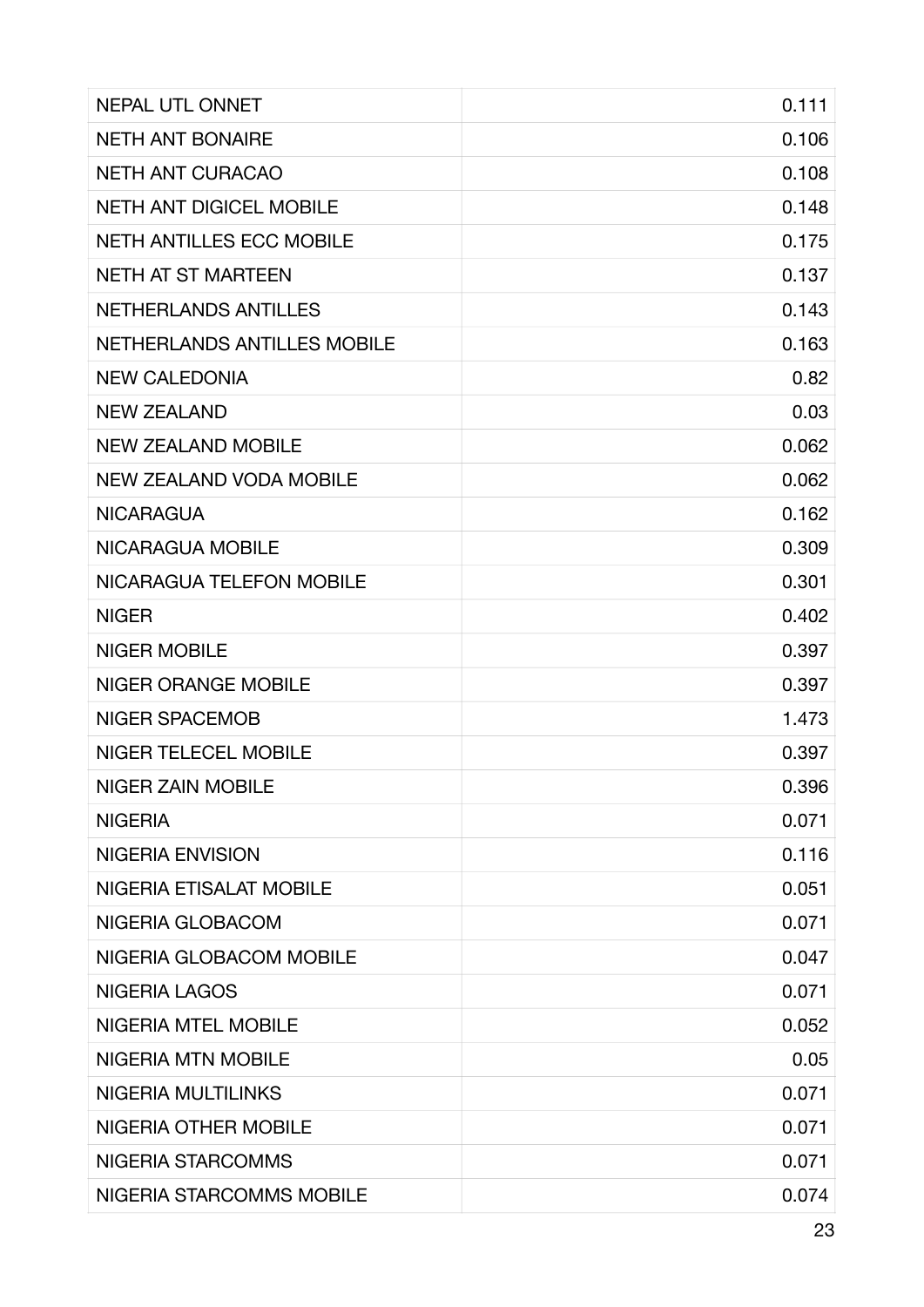| <b>NIGERIA VISAFONE</b>        | 0.069          |
|--------------------------------|----------------|
| NIGERIA ZAIN MOBILE            | 0.048          |
| NIGERIA ZOOM                   | 0.075          |
| <b>NIUE</b>                    | 1.503          |
| <b>NORTHERN MARIANA IS</b>     | 0.307          |
| <b>NORWAY</b>                  | 0.025          |
| <b>NORWAY NETCOM MOBILE</b>    | 0.047          |
| <b>NORWAY OTHER MOBILE</b>     | 0.047          |
| <b>NORWAY SPEC SVCS</b>        | 0.11           |
| <b>NORWAY TELE2 MOBILE</b>     | 0.047          |
| <b>NORWAY TELENOR-M MOBILE</b> | 0.047          |
| <b>OMAN</b>                    | 0.131          |
| <b>OMAN MOBILE</b>             | 0.303          |
| <b>OMAN NAWRAS MOBILE</b>      | 0.299          |
| <b>ONAIR</b>                   | 41 640,00 py6. |
| <b>PAKISTAN</b>                | 0.132          |
| PAKISTAN ISLAMABAD             | 0.132          |
| <b>PAKISTAN KARACHI</b>        | 0.132          |
| <b>PAKISTAN LAHORE</b>         | 0.132          |
| <b>PAKISTAN MOBILE</b>         | 0.132          |
| PAKISTAN MOBILINK MOBILE       | 0.132          |
| <b>PAKISTAN SCO</b>            | 0.132          |
| <b>PAKISTAN TELENOR MOBILE</b> | 0.132          |
| <b>PALAU</b>                   | 0.82           |
| PALAU PMC MOBILE               | 0.748          |
| <b>PALESTINE</b>               | 0.195          |
| <b>PALESTINE MOBILE</b>        | 0.224          |
| <b>PANAMA</b>                  | 0.031          |
| PANAMA C&W MOBILE              | 0.156          |
| PANAMA DIGICEL MOBILE          | 0.16           |
| <b>PANAMA MOBILE</b>           | 0.156          |
| PANAMA PREMIUM                 | 0.83           |
| PANAMA TELEFONICA MOBILE       | 0.15           |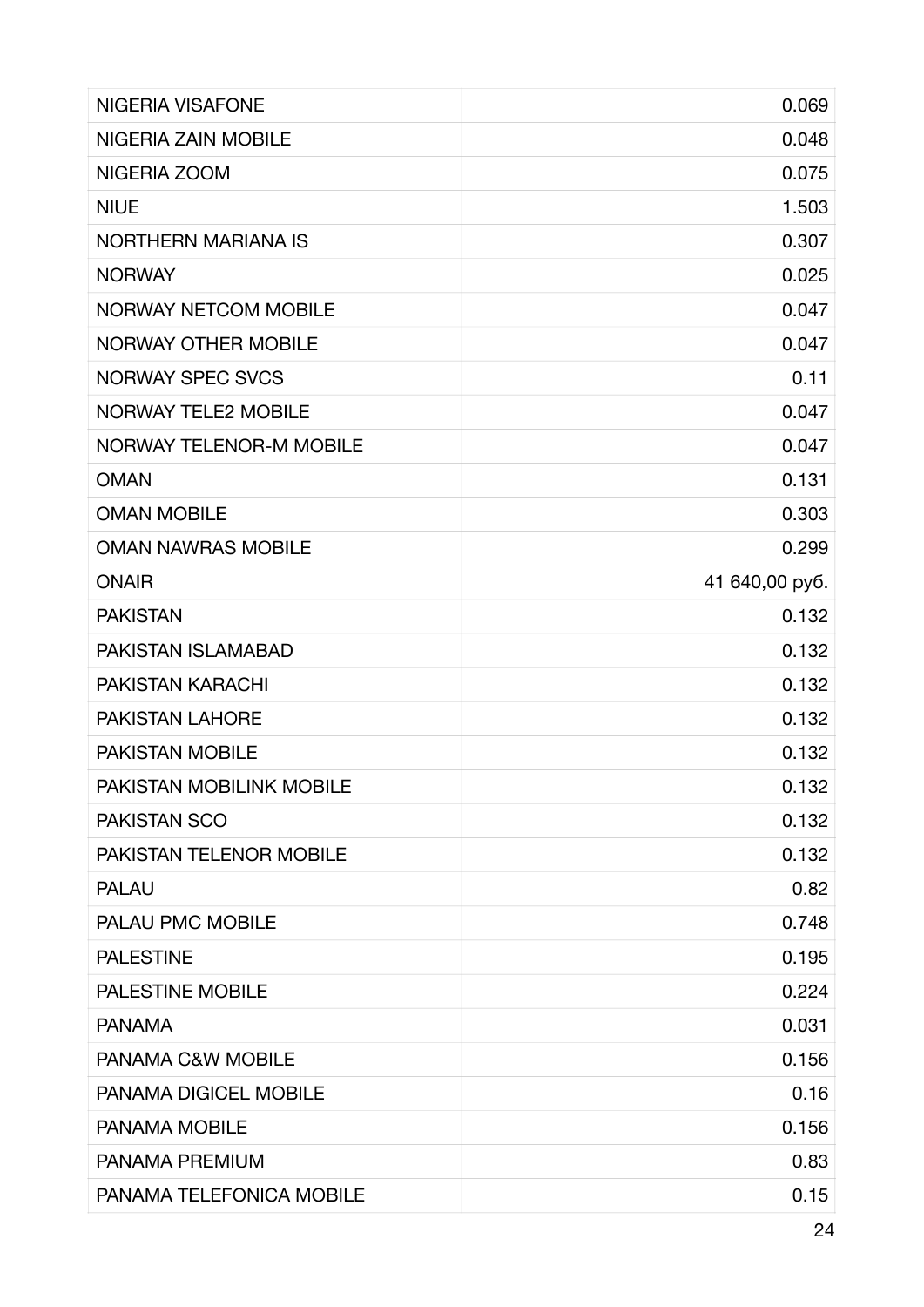| <b>PAPUA NEW GUINEA</b>     | 1.231 |
|-----------------------------|-------|
| <b>PARAGUAY</b>             | 0.036 |
| PARAGUAY ASUNCION           | 0.036 |
| PARAGUAY CLARO MOB MOBILE   | 0.071 |
| <b>PARAGUAY MOBILE</b>      | 0.1   |
| <b>PARAGUAY PERS MOBILE</b> | 0.1   |
| PARAGUAY TIGO MOBILE        | 0.1   |
| PARAGUAY VOX MOBILE         | 0.069 |
| <b>PERU</b>                 | 0.03  |
| PERU AMERICA MOVIL MOBILE   | 0.086 |
| <b>PERU LIMA</b>            | 0.03  |
| <b>PERU MOBILE</b>          | 0.098 |
| PERU MOVISTAR MOBILE        | 0.064 |
| <b>PERU RURAL</b>           | 0.388 |
| PHILIPNES BAYANTEL          | 0.131 |
| <b>PHILIPPINE DIGITEL</b>   | 0.132 |
| PHILIPPINE GLOBE MOBILE     | 0.161 |
| <b>PHILIPPINES</b>          | 0.129 |
| PHILIPPINES MANILA          | 0.133 |
| PHILIPPINES ON NET          | 0.096 |
| PHILIPPINES OTHER MOBILE    | 0.204 |
| PHILIPPINES SMART MOBILE    | 0.18  |
| PHILIPPINES SUN MOBILE      | 0.15  |
| <b>POLAND</b>               | 0.03  |
| POLAND CENTERNET MOBILE     | 0.207 |
| POLAND ERA MOBILE           | 0.03  |
| POLAND OLO                  | 0.03  |
| POLAND ORANGE MOBILE        | 0.034 |
| POLAND OTHER MOBILE         | 0.029 |
| POLAND P4 MOBILE            | 0.034 |
| POLAND PLUS MOBILE          | 0.034 |
| POLAND POLSAT MOBILE        | 0.038 |
| <b>PORTUGAL</b>             | 0.023 |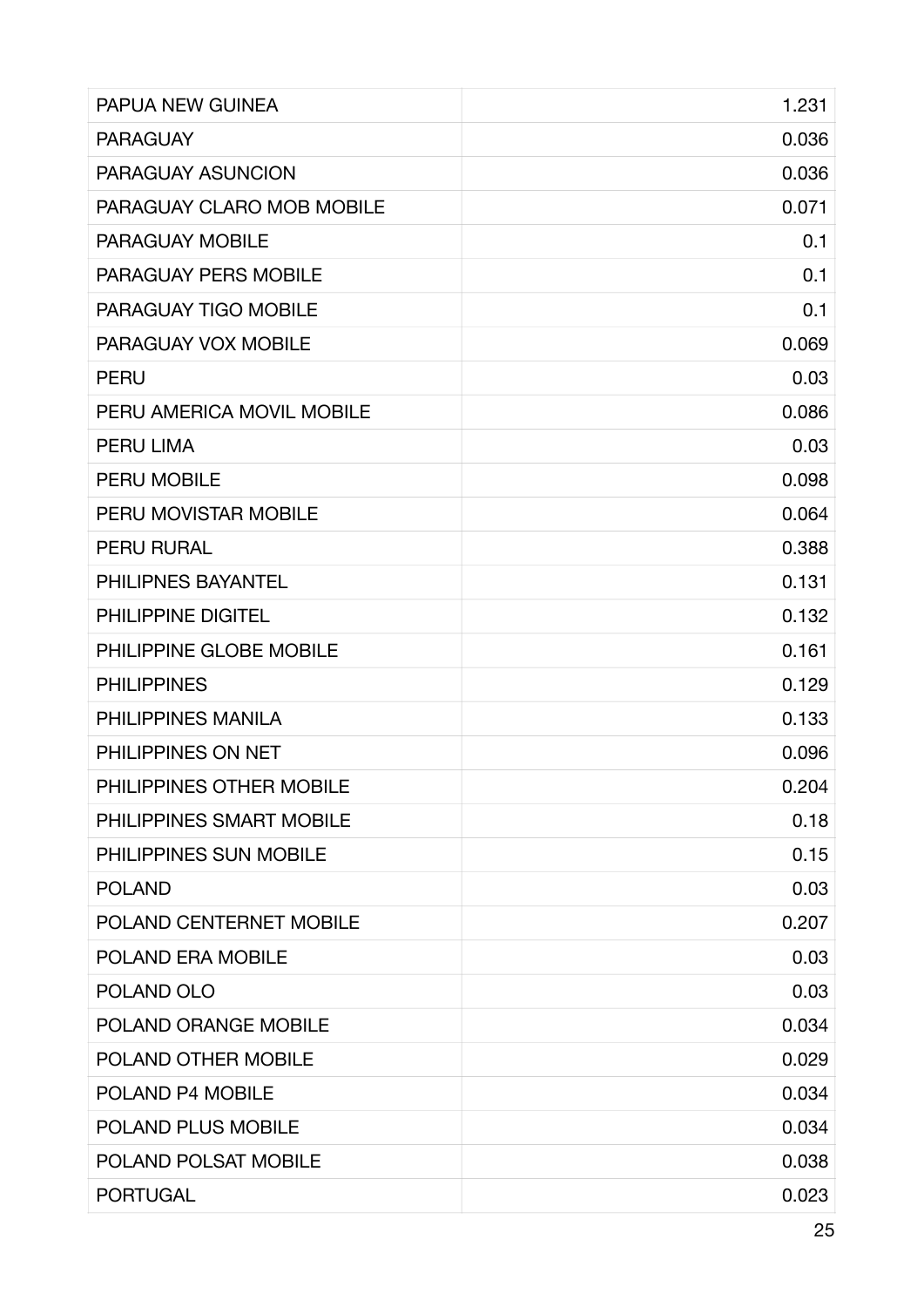| PORTUGAL AZORES                 | 0.023 |
|---------------------------------|-------|
| PORTUGAL LISBON                 | 0.023 |
| PORTUGAL OLO                    | 0.023 |
| PORTUGAL OPTIMUS MOBILE         | 0.035 |
| PORTUGAL OTHER MOBILE           | 0.035 |
| PORTUGAL PREMIUM                | 4.129 |
| PORTUGAL TMN MOBILE             | 0.035 |
| PORTUGAL VODAFONE MOBILE        | 0.035 |
| <b>PUERTO RICO</b>              | 0.03  |
| <b>PUERTO RICO MOBILE</b>       | 0.03  |
| QATAR                           | 0.182 |
| <b>QATAR MOBILE</b>             | 0.224 |
| <b>QATAR VODAFONE MOBILE</b>    | 0.217 |
| <b>REUNION</b>                  | 0.038 |
| <b>REUNION MOBILE</b>           | 0.057 |
| <b>ROMANIA</b>                  | 0.034 |
| ROMANIA BUCHAREST               | 0.034 |
| ROMANIA COSMOROM MOBILE         | 0.038 |
| ROMANIA ORANGE MOBILE           | 0.038 |
| <b>ROMANIA OTHER MOBILE</b>     | 0.065 |
| ROMANIA TELEMOBIL MOBILE        | 0.065 |
| ROMANIA VODAFONE MOBILE         | 0.065 |
| ROUMANIA TELCOM                 | 0.034 |
| <b>RUSSIA</b>                   | 0.059 |
| RUSSIA ABKHAZIA                 | 0.188 |
| <b>RUSSIA MTS MOBILE</b>        | 0.109 |
| <b>RUSSIA MEGAFON MOBILE</b>    | 0.109 |
| <b>RUSSIA MOBILE</b>            | 0.109 |
| <b>RUSSIA MOSCOW</b>            | 0.024 |
| <b>RUSSIA ROSTELECOM MOBILE</b> | 0.109 |
| <b>RUSSIA ST PETERSBG</b>       | 0.024 |
| <b>RUSSIA VIMPELCOM MOBILE</b>  | 0.109 |
| <b>RUSSIA ZONE 1</b>            | 0.036 |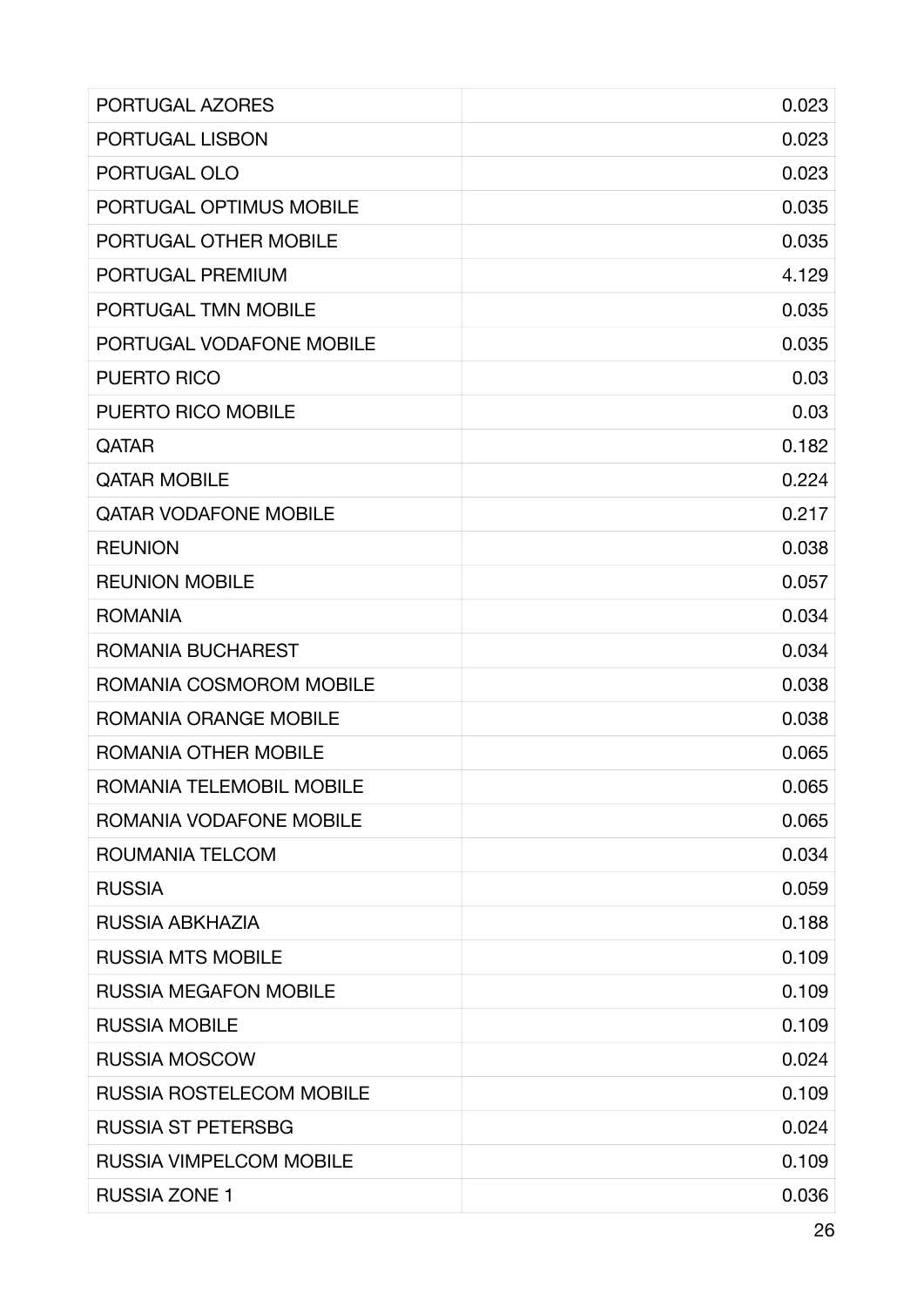| <b>RUSSIA ZONE 2</b>             | 0.038 |
|----------------------------------|-------|
| <b>RUSSIA ZONE 3</b>             | 0.047 |
| <b>RUSSIA ZONE 4</b>             | 0.047 |
| <b>RWANDA</b>                    | 0.37  |
| <b>RWANDA AIRTEL MOBILE</b>      | 0.34  |
| <b>RWANDA MTN MOBILE</b>         | 0.34  |
| <b>RWANDA RWANDATEL</b>          | 0.356 |
| <b>RWANDA RWANDATEL MOBILE</b>   | 0.365 |
| <b>RWANDA TIGO MOBILE</b>        | 0.333 |
| <b>SAMOA WEST</b>                | 0.641 |
| <b>SAMOA WEST MOBILE</b>         | 0.702 |
| <b>SAN MARINO</b>                | 0.029 |
| <b>SAN MARINO MOBILE</b>         | 0.255 |
| <b>SAN MARINO PREMIUM</b>        | 1.399 |
| <b>SAO TOME AND PRINCIPE</b>     | 1.122 |
| <b>SAO TOME SPECIAL</b>          | 0.889 |
| <b>SAUDI ARAB MOBILY MOBILE</b>  | 0.155 |
| <b>SAUDI ARABIA</b>              | 0.097 |
| <b>SAUDI ARABIA JAWAL MOBILE</b> | 0.149 |
| <b>SAUDI ARABIA OTHER MOBILE</b> | 0.161 |
| <b>SAUDI ARABIA ZAIN MOBILE</b>  | 0.152 |
| <b>SEANET</b>                    | 6.835 |
| <b>SENEGAL</b>                   | 0.214 |
| <b>SENEGAL DAKAR</b>             | 0.212 |
| <b>SENEGAL EXPRESSO</b>          | 0.509 |
| SENEGAL EXPRESSO MOBILE          | 0.509 |
| <b>SENEGAL ORANGE MOBILE</b>     | 0.396 |
| <b>SENEGAL TIGO MOBILE</b>       | 0.623 |
| <b>SERBIA</b>                    | 0.163 |
| <b>SERBIA IPKO FIXNET</b>        | 0.204 |
| <b>SERBIA KOSOVO</b>             | 0.163 |
| <b>SERBIA MOBILE</b>             | 0.461 |
| <b>SERBIA MTS MOBILE</b>         | 0.461 |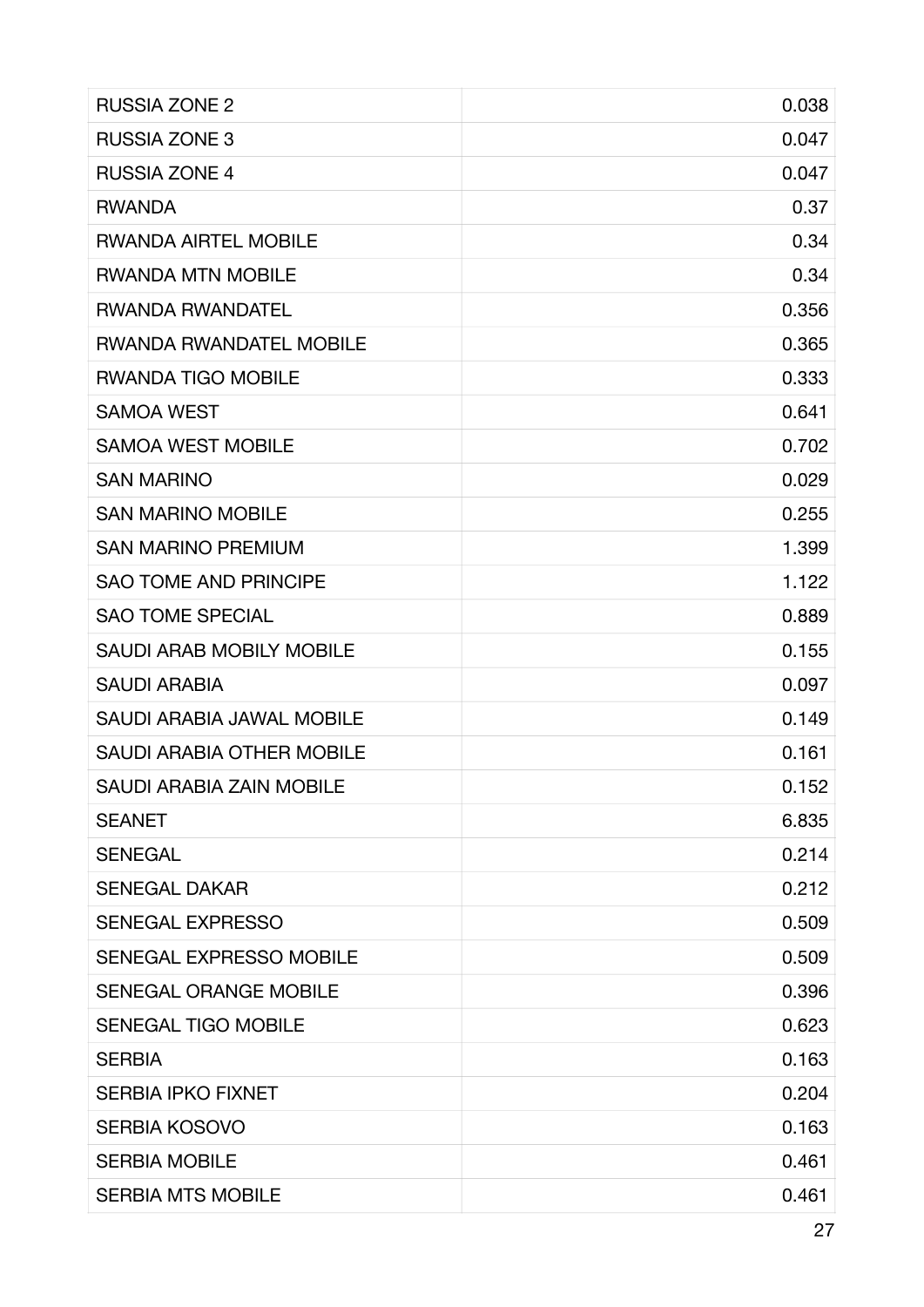| <b>SERBIA ORION</b>              | 0.454 |
|----------------------------------|-------|
| <b>SERBIA TELENOR MOBILE</b>     | 0.461 |
| <b>SEYCHELLES</b>                | 0.529 |
| <b>SEYCHELLES AIRTEL MOBILE</b>  | 0.531 |
| <b>SEYCHELLES CWS MOBILE</b>     | 0.531 |
| <b>SEYCHELLES SPECIAL</b>        | 0.604 |
| <b>SIERRA LEONE</b>              | 0.546 |
| <b>SIERRA LEONE FTOWN</b>        | 0.559 |
| <b>SIERRA LEONE OTHER MOBILE</b> | 0.543 |
| <b>SINGAPORE</b>                 | 0.025 |
| <b>SINGAPORE MOBILE</b>          | 0.023 |
| <b>SINT MAARTEN</b>              | 0.142 |
| <b>SLOVAKIA</b>                  | 0.03  |
| <b>SLOVAKIA BRATISLAV</b>        | 0.03  |
| <b>SLOVAKIA EUROTEL MOBILE</b>   | 0.131 |
| <b>SLOVAKIA O2 MOBILE</b>        | 0.157 |
| <b>SLOVAKIA ORANGE MOBILE</b>    | 0.137 |
| <b>SLOVENIA</b>                  | 0.034 |
| <b>SLOVENIA ALT NET A</b>        | 0.034 |
| <b>SLOVENIA ALT NET B</b>        | 0.034 |
| <b>SLOVENIA IPKO</b>             | 0.522 |
| <b>SLOVENIA IPKO MOBILE</b>      | 0.522 |
| <b>SLOVENIA MOBITEL MOBILE</b>   | 0.074 |
| <b>SLOVENIA OTHER MOBILE</b>     | 0.077 |
| <b>SLOVENIA SIMOBIL MOBILE</b>   | 0.071 |
| <b>SLOVENIA T2 MOBILE</b>        | 0.077 |
| <b>SOLOMON ISLANDS</b>           | 1.641 |
| <b>SOMAL ASGM PREM</b>           | 0.589 |
| <b>SOMALIA</b>                   | 0.457 |
| <b>SOMALIA GOLIS</b>             | 0.415 |
| SOMALIA HORMUUD 1                | 0.431 |
| SOMALIA HORMUUD 1 MOBILE         | 0.431 |
| <b>SOMALIA NATION LK</b>         | 0.569 |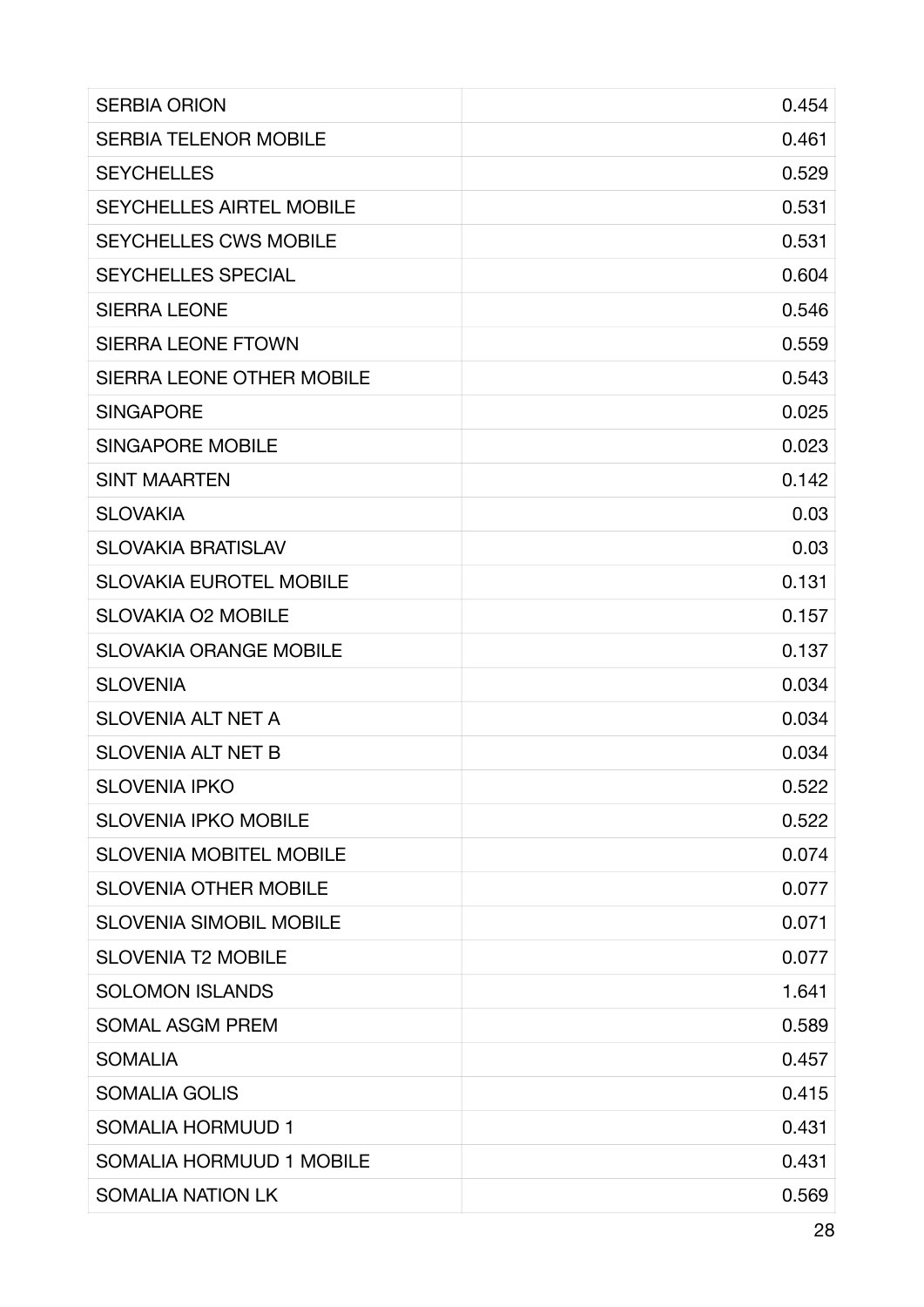| <b>SOMALIA PREMIUM</b>           | 0.457 |
|----------------------------------|-------|
| SOMALIA SOLTELCO                 | 0.738 |
| SOMALIA SOMAFONE                 | 0.583 |
| <b>SOMALIA SOMTEL</b>            | 0.462 |
| <b>SOMALIA STC</b>               | 0.46  |
| <b>SOMALIA TELCOM</b>            | 0.494 |
| <b>SOMALIA TELESOM</b>           | 0.438 |
| <b>SOUTH AFR CAPE TWN</b>        | 0.03  |
| <b>SOUTH AFR JOBURG</b>          | 0.042 |
| <b>SOUTH AFR MTN MOBILE</b>      | 0.061 |
| <b>SOUTH AFR TELKOM MOBILE</b>   | 0.064 |
| SOUTH AFR VODACOM MOBILE         | 0.059 |
| <b>SOUTH AFRICA</b>              | 0.021 |
| <b>SOUTH AFRICA OTHER MOBILE</b> | 0.064 |
| <b>SOUTH AFRICA SPEC</b>         | 0.052 |
| <b>SOUTH SUDAN</b>               | 0.491 |
| <b>SOUTH SUDAN GEMTEL MOBILE</b> | 0.387 |
| <b>SOUTH SUDAN MTN MOBILE</b>    | 0.299 |
| <b>SOUTH SUDAN STHTEL MOBILE</b> | 0.495 |
| <b>SOUTH SUDAN VIVA MOBILE</b>   | 0.333 |
| <b>SOUTH SUDAN ZAIN MOBILE</b>   | 0.304 |
| <b>SPAIN</b>                     | 0.025 |
| <b>SPAIN CANARY IS</b>           | 0.025 |
| <b>SPAIN ORANGE MOBILE</b>       | 0.034 |
| <b>SPAIN OTHER MOBILE</b>        | 0.034 |
| <b>SPAIN PREMIUM</b>             | 0.034 |
| <b>SPAIN TELEFONICA-M MOBILE</b> | 0.034 |
| <b>SPAIN VODAFONE MOBILE</b>     | 0.034 |
| <b>SRI LANKA</b>                 | 0.144 |
| <b>SRI LANKA BELL</b>            | 0.151 |
| <b>SRI LANKA DBN</b>             | 0.146 |
| <b>SRI LANKA DIALOG MOBILE</b>   | 0.144 |
| SRI LANKA ETISALAT MOBILE        | 0.145 |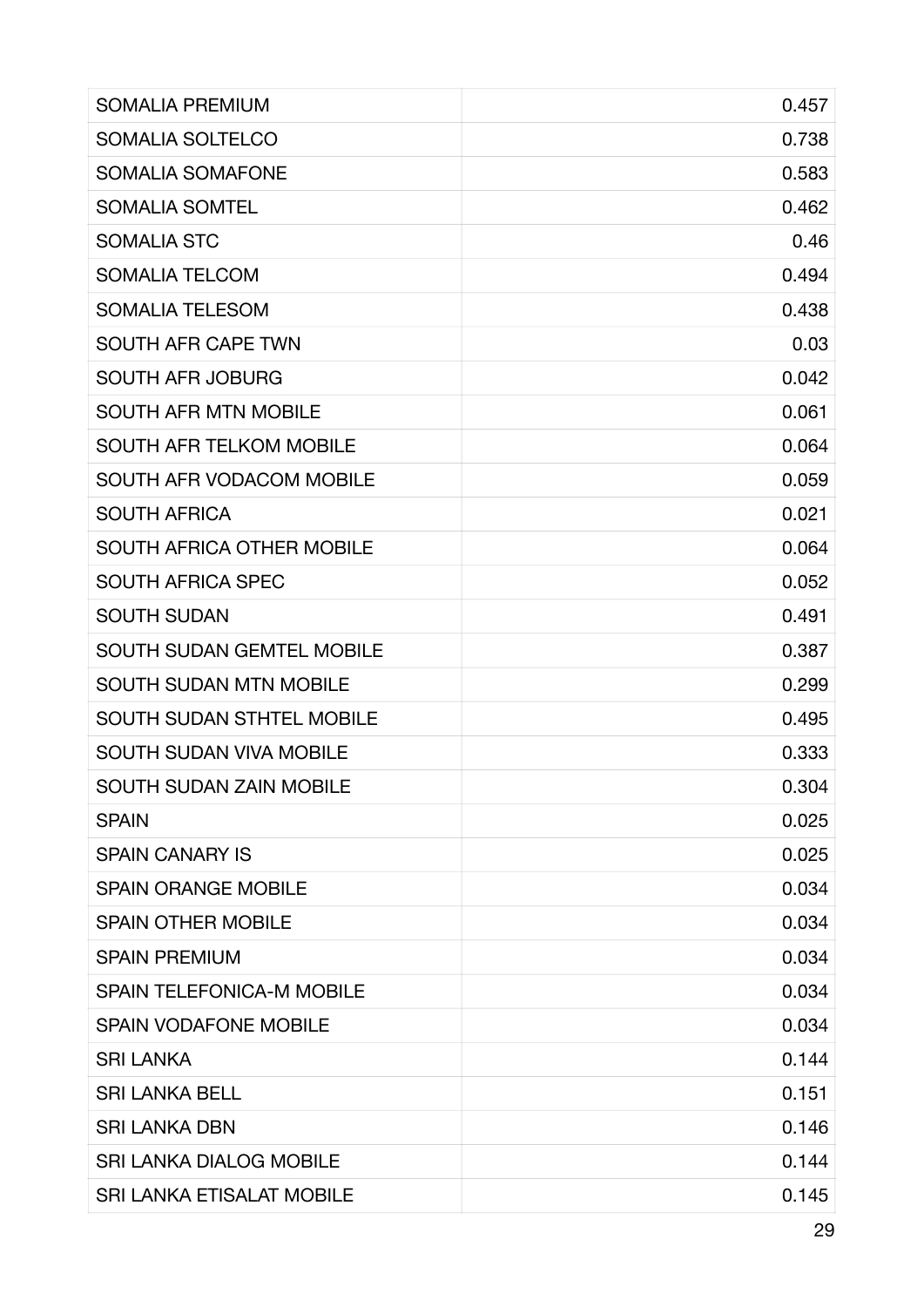| <b>SRI LANKA HUTCH MOBILE</b>    | 0.143 |
|----------------------------------|-------|
| <b>SRI LANKA MOBITEL MOBILE</b>  | 0.145 |
| <b>SRI LANKA OTHER MOBILE</b>    | 0.144 |
| <b>SRI LANKA SLT</b>             | 0.148 |
| <b>SRI LANKA WLL</b>             | 0.151 |
| <b>ST HELENA</b>                 | 1.871 |
| <b>ST KITTS AND NEVIS</b>        | 0.146 |
| ST KITTS AND NEVIS MOBILE        | 0.284 |
| <b>ST KITTS DIGICEL MOBILE</b>   | 0.293 |
| <b>ST LUCIA</b>                  | 0.165 |
| <b>ST LUCIA DIGICEL MOBILE</b>   | 0.287 |
| <b>ST LUCIA OTHER MOBILE</b>     | 0.282 |
| ST PIERRE AND MIQUELON           | 0.281 |
| ST PIERRE AND MIQUELON MOBILE    | 0.522 |
| <b>ST VINCENT</b>                | 0.173 |
| <b>ST VINCENT DIGICEL MOBILE</b> | 0.294 |
| ST VINCENT OTHER MOBILE          | 0.273 |
| <b>SUDAN</b>                     | 0.195 |
| <b>SUDAN CANAR</b>               | 0.212 |
| <b>SUDAN KHARTOUM</b>            | 0.195 |
| <b>SUDAN MTN MOBILE</b>          | 0.227 |
| <b>SUDAN OTHER MOBILE</b>        | 0.195 |
| <b>SUDAN ZAIN MOBILE</b>         | 0.231 |
| <b>SURINAME</b>                  | 0.156 |
| <b>SURINAME DIGICEL MOBILE</b>   | 0.355 |
| <b>SURINAME INTELSUR MOBILE</b>  | 0.288 |
| <b>SURINAME MOBILE</b>           | 0.214 |
| <b>SWAZILAND</b>                 | 0.033 |
| <b>SWAZILAND MTN MOBILE</b>      | 0.221 |
| <b>SWEDEN</b>                    | 0.023 |
| <b>SWEDEN COMVIQ MOBILE</b>      | 0.033 |
| <b>SWEDEN H3G MOBILE</b>         | 0.033 |
| <b>SWEDEN OTHER MOBILE</b>       | 0.033 |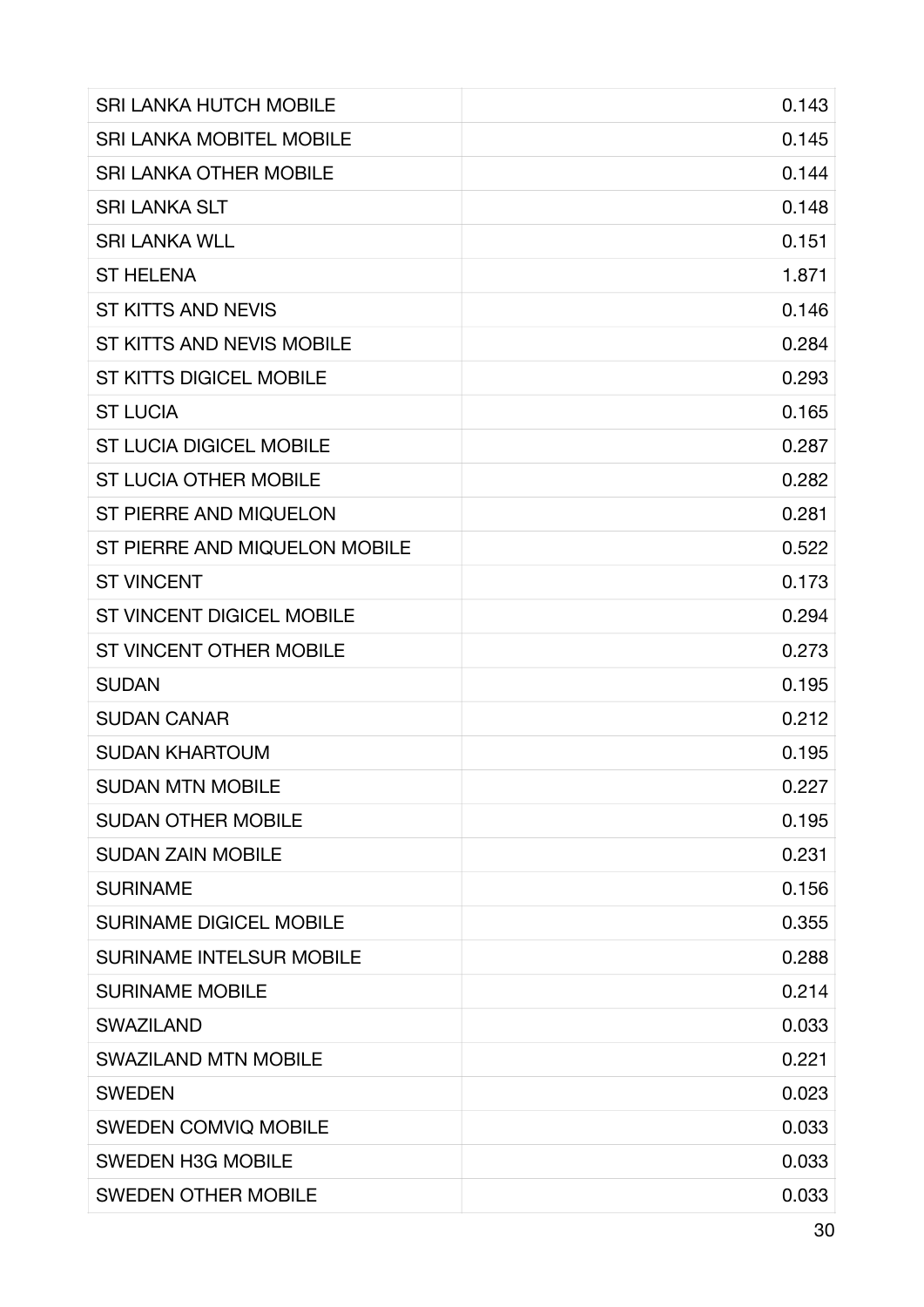| <b>SWEDEN TELIA-M MOBILE</b>     | 0.033 |
|----------------------------------|-------|
| <b>SWEDEN VODAFONE MOBILE</b>    | 0.033 |
| <b>SWITZERLAND</b>               | 0.03  |
| <b>SWITZERLAND BCELL MOBILE</b>  | 0.04  |
| <b>SWITZERLAND CORP</b>          | 0.062 |
| <b>SWITZERLAND ORANGE MOBILE</b> | 0.122 |
| <b>SWITZERLAND OTHER MOBILE</b>  | 0.461 |
| SWITZRL SWISSCOM-M MOBILE        | 0.106 |
| <b>SWITZRLND SUNRISE MOBILE</b>  | 0.122 |
| <b>SYRIA</b>                     | 0.116 |
| <b>SYRIA MOBILE</b>              | 0.179 |
| <b>SYRIA MTN MOBILE</b>          | 0.185 |
| <b>TAIWAN</b>                    | 0.029 |
| <b>TAIWAN MOBILE</b>             | 0.104 |
| <b>TAIWAN NON CHT MOBILE</b>     | 0.104 |
| <b>TAIWAN TAIPEI</b>             | 0.029 |
| <b>TAJIKISTAN</b>                | 0.163 |
| <b>TAJIKISTAN BABY MOBILE</b>    | 0.152 |
| <b>TAJIKISTAN DUSHBAN</b>        | 0.166 |
| <b>TAJIKISTAN INDIGO MOBILE</b>  | 0.196 |
| <b>TAJIKISTAN MOBILE</b>         | 0.162 |
| <b>TAJIKISTAN TAKOM MOBILE</b>   | 0.151 |
| <b>TAJIKSTAN SOMONCO MOBILE</b>  | 0.196 |
| <b>TANZ DARES SALAAM</b>         | 0.378 |
| <b>TANZANIA</b>                  | 0.378 |
| <b>TANZANIA BENSON MOBILE</b>    | 0.385 |
| <b>TANZANIA CELTEL MOBILE</b>    | 0.378 |
| <b>TANZANIA DOVETEL MOBILE</b>   | 0.378 |
| <b>TANZANIA MOBILE</b>           | 0.378 |
| <b>TANZANIA TIGO MOBILE</b>      | 0.381 |
| <b>TANZANIA TTCL MOBILE</b>      | 0.378 |
| <b>TANZANIA VODACOM MOBILE</b>   | 0.381 |
| <b>TANZANIA ZANTEL</b>           | 0.378 |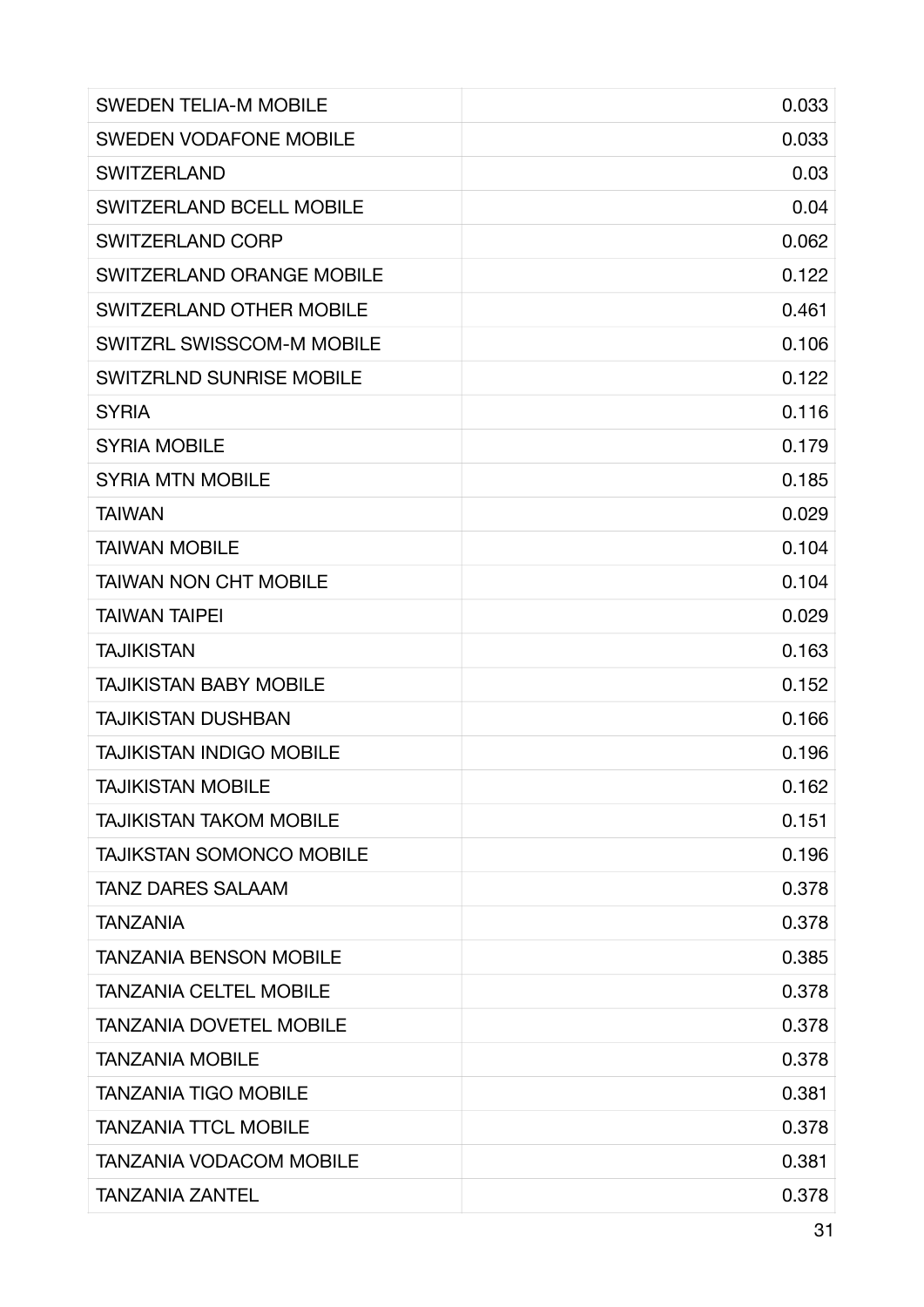| <b>TANZANIA ZANTEL MOBILE</b>     | 0.378 |
|-----------------------------------|-------|
| <b>TANZANIA ZANZIBAR</b>          | 0.378 |
| <b>THAILAND</b>                   | 0.029 |
| <b>THAILAND BANGKOK</b>           | 0.028 |
| <b>THAILAND MOBILE</b>            | 0.028 |
| <b>THURAYA</b>                    | 1.963 |
| <b>TOGO</b>                       | 0.42  |
| <b>TOGO OTHER MOBILE</b>          | 0.416 |
| <b>TOGO TELECEL MOBILE</b>        | 0.534 |
| <b>TOKELAU</b>                    | 3.282 |
| <b>TONGA</b>                      | 1.794 |
| <b>TRINIDAD AND TOBAGO</b>        | 0.076 |
| <b>TRINIDAD AND TOBAGO MOBILE</b> | 0.218 |
| <b>TRINIDAD DIGICEL MOBILE</b>    | 0.219 |
| <b>TRISTAN DACUNHA</b>            | 3.689 |
| <b>TUNISIA</b>                    | 0.566 |
| <b>TUNISIA ORANGE MOBILE</b>      | 0.572 |
| <b>TUNISIA OTHER MOBILE</b>       | 0.553 |
| <b>TUNISIA TUNISIANA MOBILE</b>   | 0.555 |
| <b>TURKEY</b>                     | 0.05  |
| TURKEY ANKARA                     | 0.047 |
| <b>TURKEY AVEA MOBILE</b>         | 0.146 |
| <b>TURKEY ISTANBUL</b>            | 0.047 |
| <b>TURKEY MET CITIES</b>          | 0.046 |
| <b>TURKEY NOMADIC</b>             | 0.047 |
| <b>TURKEY OLO</b>                 | 0.046 |
| <b>TURKEY OTHER MOBILE</b>        | 0.507 |
| <b>TURKEY TELSIM MOBILE</b>       | 0.148 |
| <b>TURKEY TURKCELL MOBILE</b>     | 0.14  |
| <b>TURKMENISTAN</b>               | 0.128 |
| <b>TURKS AND CAICOS IS</b>        | 0.136 |
| <b>TURKS AND CAICOS IS MOBILE</b> | 0.277 |
| <b>TURKS IS DIGICEL MOBILE</b>    | 0.277 |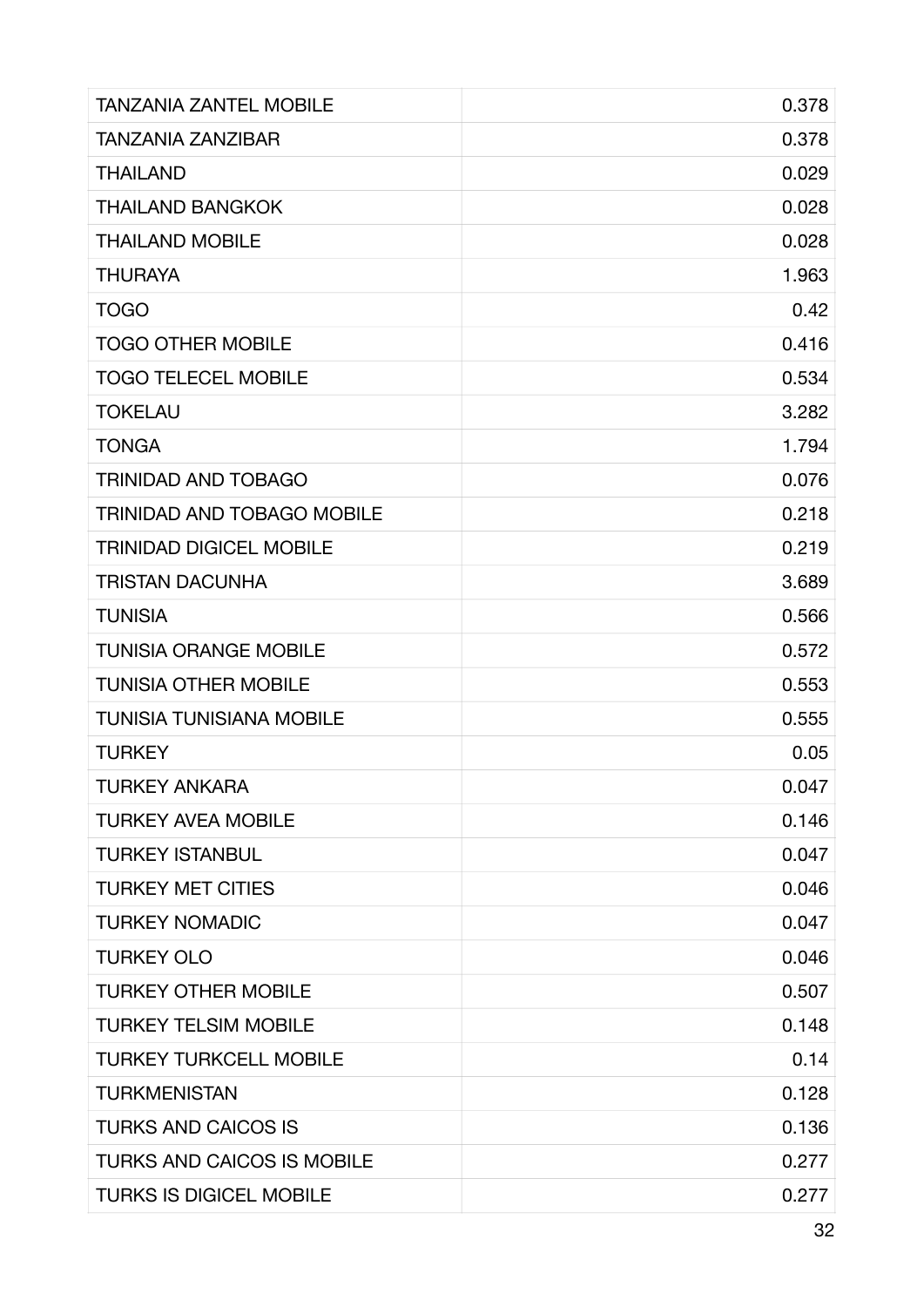| <b>TUVALU</b>                    | 1.134     |
|----------------------------------|-----------|
| <b>UAE DU MOBILE MOBILE</b>      | 0.188     |
| <b>UAE ETISALAT MOBILE</b>       | 0.195     |
| <b>UGANDA</b>                    | 0.362     |
| <b>UGANDA AIRTEL MOBILE</b>      | 0.367     |
| <b>UGANDA MTN</b>                | 0.369     |
| <b>UGANDA ORANGE MOBILE</b>      | 0.365     |
| <b>UGANDA SURETEL MOBILE</b>     | 0.415     |
| <b>UGANDA UUTL</b>               | 0.367     |
| <b>UGANDA WARID</b>              | 0.371     |
| UK H3G MOBILE                    | 0.034     |
| <b>UK LOCAL RATE</b>             | 0.127     |
| UK NAT RATE 870                  | 0.03      |
| <b>UK NATIONAL RATE</b>          | 0.259     |
| UK O2 MOBILE                     | 0.034     |
| <b>UK ORANGE MOBILE</b>          | 0.034     |
| <b>UK PNS MOBILE</b>             | 0.321     |
| <b>UK T-MOBILE MOBILE</b>        | 0.034     |
| <b>UK TIER1 MOBILE</b>           | 0.058     |
| UK VODAFONE MOBILE               | 0.033     |
| <b>UKR DRIPROPETROVSK</b>        | 0.117     |
| <b>UKRAINE</b>                   | 0.117     |
| <b>UKRAINE ASTELIT MOBILE</b>    | 0.248     |
| <b>UKRAINE DONETSK</b>           | 0.116     |
| <b>UKRAINE KHARKIV</b>           | 0.116     |
| <b>UKRAINE KIEV</b>              | 0.111     |
| <b>UKRAINE LVIV</b>              | 0.117     |
| <b>UKRAINE MOBILE</b>            | 0.26      |
| <b>UKRAINE ODESSA</b>            | 0.115     |
| <b>UKRAINE UMC MOBILE</b>        | 0.209     |
| UKRANE UKR TELECOM MOBILE        | 0.261     |
| <b>UKRNE KYIVSTAR MOB MOBILE</b> | 0.243     |
| UNITED ARAB EMIRATES             | 0,00 py6. |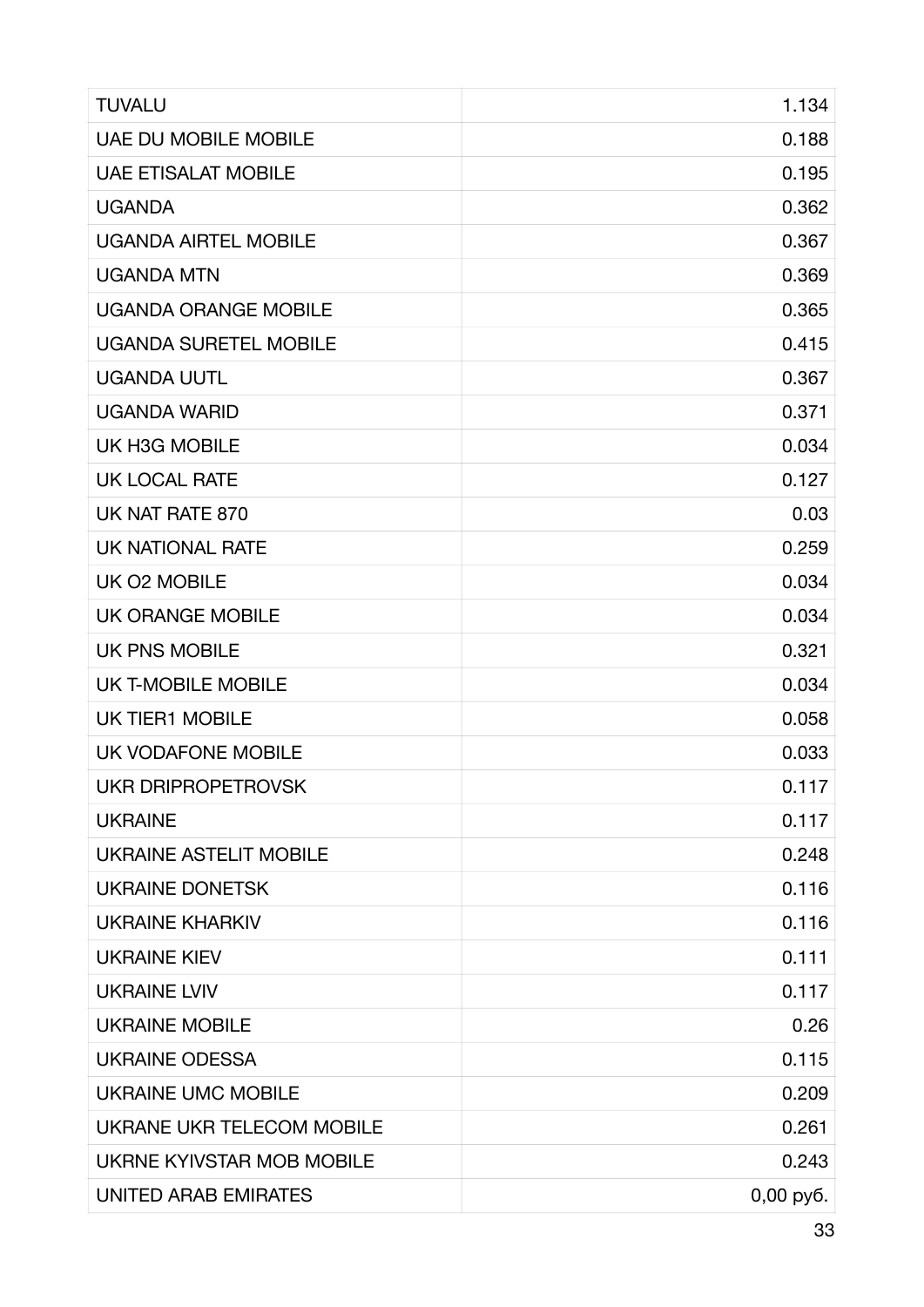| <b>UNITED KINGDOM</b>            | 0.022 |
|----------------------------------|-------|
| UNITED KINGDOM OTHER MOBILE      | 0.236 |
| UNITED NATIONS OCH               | 0.151 |
| <b>UNITED STATES</b>             | 0.027 |
| <b>UPT VISIONNG</b>              | 0.668 |
| <b>URUGUAY</b>                   | 0.063 |
| <b>URUGUAY ANCEL MOBILE</b>      | 0.184 |
| <b>URUGUAY CLARO MOBILE</b>      | 0.235 |
| <b>URUGUAY MOBILE</b>            | 0.235 |
| <b>URUGUAY MONTEVIDEO</b>        | 0.044 |
| <b>URUGUAY MOVISTAR MOBILE</b>   | 0.218 |
| <b>USADQ</b>                     | 1.065 |
| <b>USA HAWAII</b>                | 0.035 |
| <b>USA NORTH A 8XX</b>           | 0.025 |
| <b>USA PREMIUM</b>               | 0.582 |
| <b>UZBEKISTAN</b>                | 0.074 |
| <b>UZBEKISTAN BEELINE MOBILE</b> | 0.061 |
| <b>UZBEKISTAN MOBILE</b>         | 0.059 |
| <b>UZBEKISTAN MTS MOBILE</b>     | 0.059 |
| <b>UZBEKISTAN PERFECT MOBILE</b> | 0.059 |
| <b>UZBEKISTAN TASHK</b>          | 0.023 |
| <b>UZBEKISTAN UCELL MOBILE</b>   | 0.061 |
| <b>UZBEKISTAN UZMOBIL MOBILE</b> | 0.059 |
| <b>VANUATU</b>                   | 0.589 |
| <b>VANUATU DIGICEL MOBILE</b>    | 0.597 |
| <b>VANUATU MOBILE</b>            | 0.589 |
| <b>VATICAN</b>                   | 0.03  |
| <b>VENEZUELA</b>                 | 0.025 |
| <b>VENEZUELA CARACAS</b>         | 0.025 |
| <b>VENEZUELA DIGITEL MOBILE</b>  | 0.038 |
| <b>VENEZUELA MOBILE</b>          | 0.304 |
| <b>VENEZUELA MOVILNET MOBILE</b> | 0.035 |
| <b>VENEZUELA MOVISTAR MOBILE</b> | 0.035 |